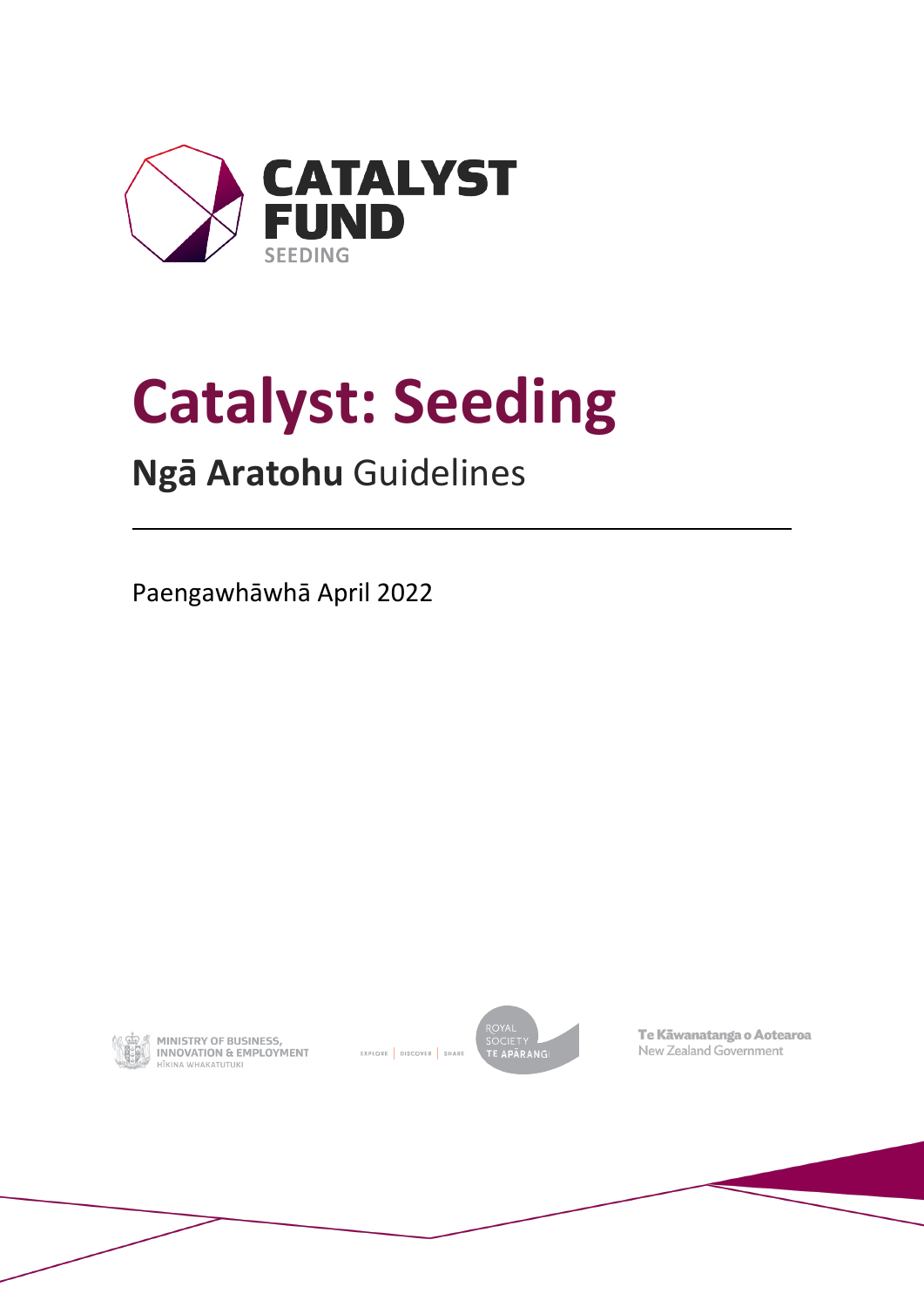# **Rārangi Ūpoko** Contents

| Dumont d'Urville NZ-France Science & Technology Support Programme24 |  |
|---------------------------------------------------------------------|--|

#### **Note**

- Please note that this document will be released three times a year: Kotitātea January, Paengawhāwhā April and Hōngongoi July.
- Information on open programmes is updated at each call release.
- Application Templates are available for downloading via the Catalyst: Portal, please contact your Research Office for a URL Link to the Catalyst: Portal.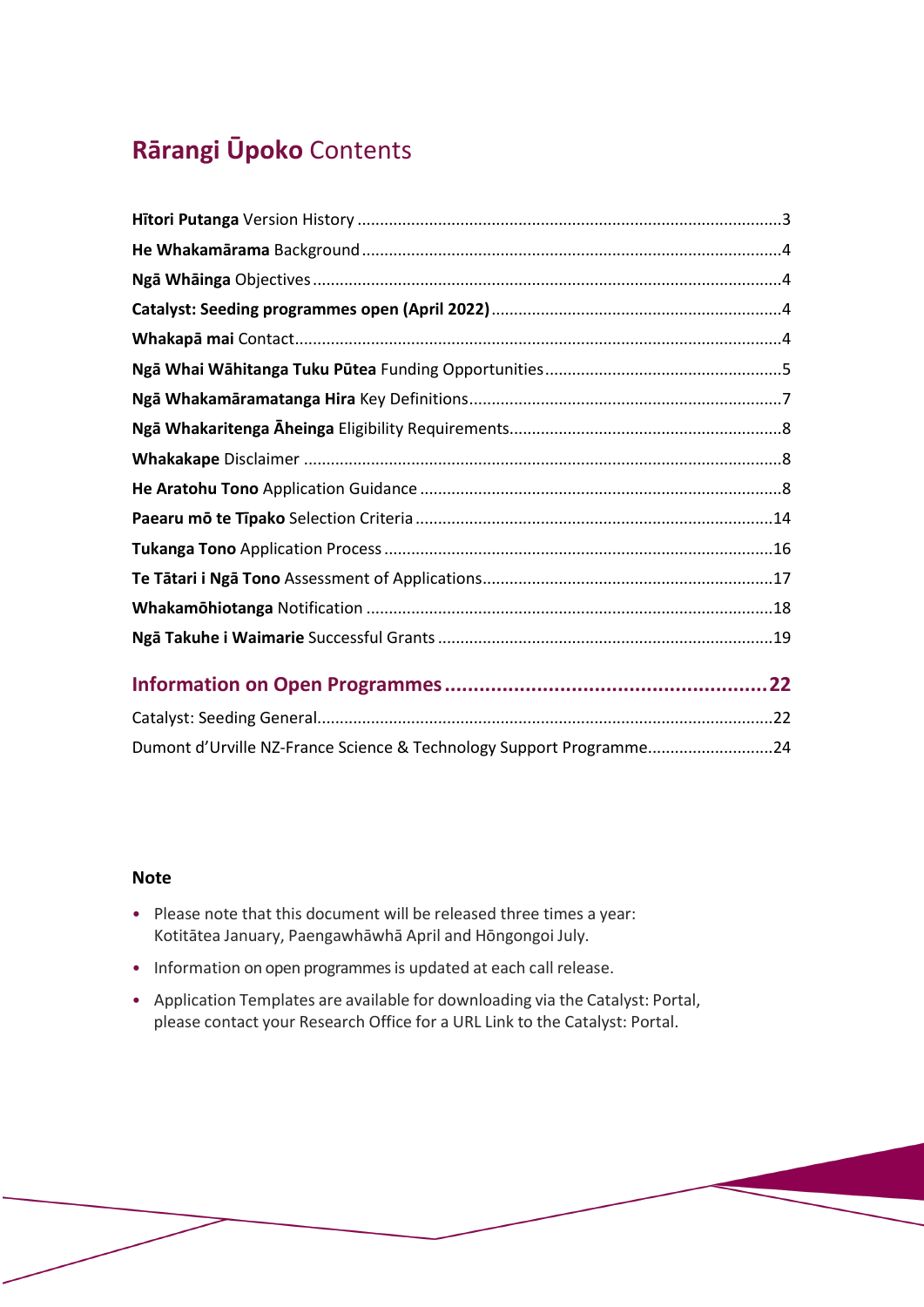# <span id="page-2-0"></span>**Hītori Putanga** Version History

| Version | <b>Date</b>  | Change                                                                                                                                                                                                                                                                                       |
|---------|--------------|----------------------------------------------------------------------------------------------------------------------------------------------------------------------------------------------------------------------------------------------------------------------------------------------|
| 19.0    | January 2022 | Information on open programmes                                                                                                                                                                                                                                                               |
| 20.0    | April 2022   | Information on open programmes<br>General<br>Dumont d'Urville New Zealand-France Science and Technology<br>$\bullet$<br>Support Programme                                                                                                                                                    |
|         |              | The bilateral New Zealand - Germany Science & Technology sub-<br>programme has been suspended for 2022. New Zealand applicants wanting<br>to apply for unilateral support for research collaborations with German<br>collaborators are encouraged to apply through Catalyst Seeding General. |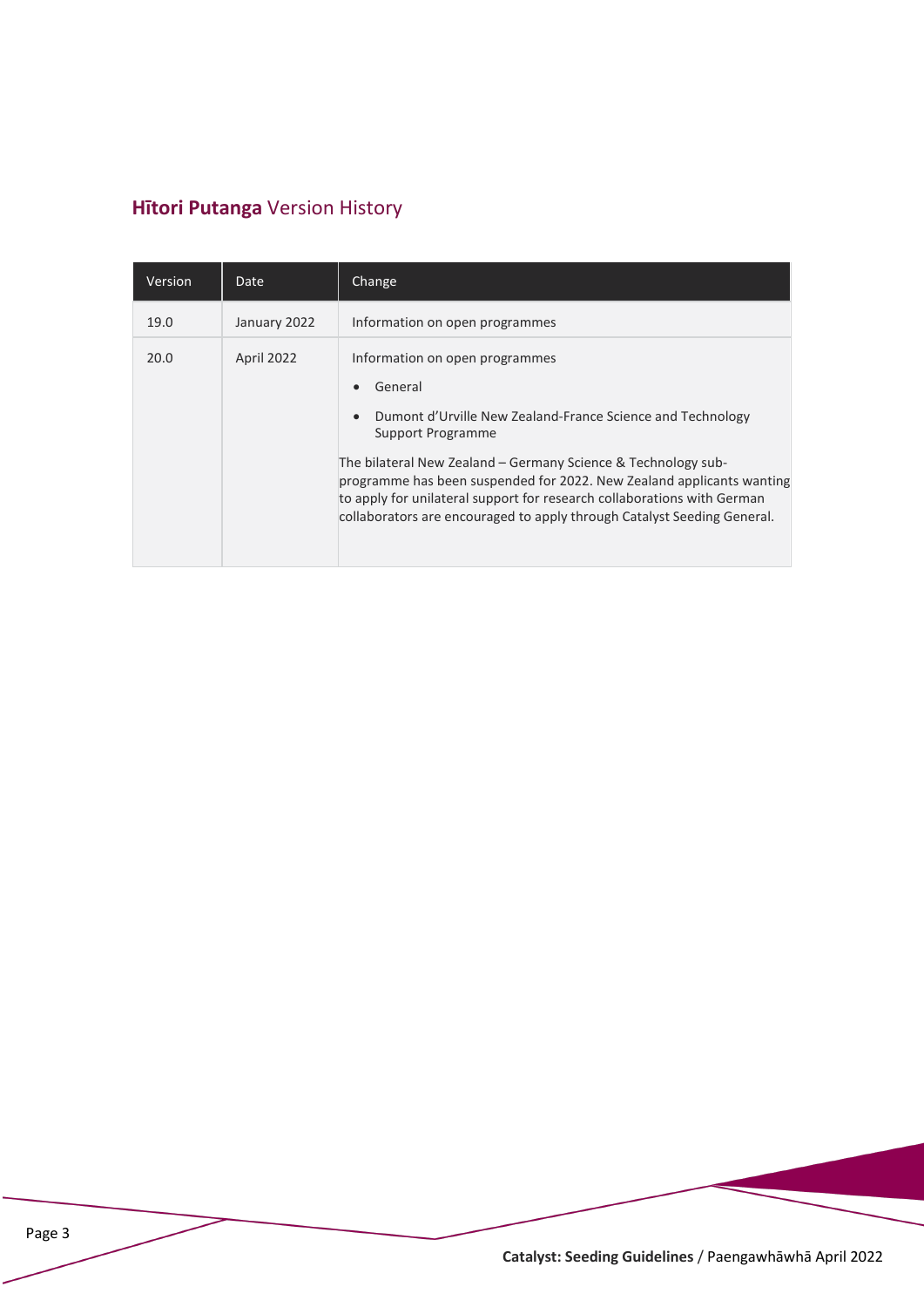# <span id="page-3-0"></span>**He Whakamārama** Background

International science and innovation connectivity provides an opportunity to drive increasing excellence and the potential for impact of New Zealand science.

The Catalyst Fund supports activities that initiate, develop and foster collaborations leveraging international science and innovation for New Zealand's benefit. Taking a multiinstitutional approach is an important element of creating benefit for New Zealand and meeting the aims of the Catalyst Fund. The Catalyst Fund is delivered through four instruments: Influence, Leaders, Seeding and Strategic.

On behalf of the Ministry of Business, Innovation and Employment (MBIE), Royal Society Te Apārangi (the Society) administers Catalyst: Seeding.

# <span id="page-3-1"></span>**Ngā Whāinga** Objectives

Catalyst: Seeding facilitates new small and medium pre-research strategic partnerships **that cannot be supported through other means**, and with a view to developing full collaborations that could be supported through Catalyst: Strategic over time.

#### **The objectives of Catalyst: Seeding**

- To enhance knowledge creation in New Zealand by linking with world-class international research groups, infrastructure and initiatives.
- To create enduring international science partnerships for New Zealand by providing multiple scale pre-research collaboration and a line of sight through to the Catalyst: Strategic Fund.

Up to \$0.88M (GST excl) is available for investment through Catalyst: Seeding in the April 2022 call.

#### <span id="page-3-2"></span>**Catalyst: Seeding programmes open (April 2022)**

- Catalyst Seeding General
- <span id="page-3-3"></span>• Dumont d'Urville New Zealand-France Science and Technology Support Programme

#### **Whakapā mai** Contact

For any queries, please contact Royal Society Te Apārangi:

#### **Research Funding (International)**

Royal Society Te Apārangi PO Box 598 | 11 Turnbull Street, Thorndon, Wellington 6011 Phone: +64 4 470 5756| +64 4 470 5764 Email[:International.Applications@royalsociety.org.nz](mailto:International.Applications@royalsociety.org.nz)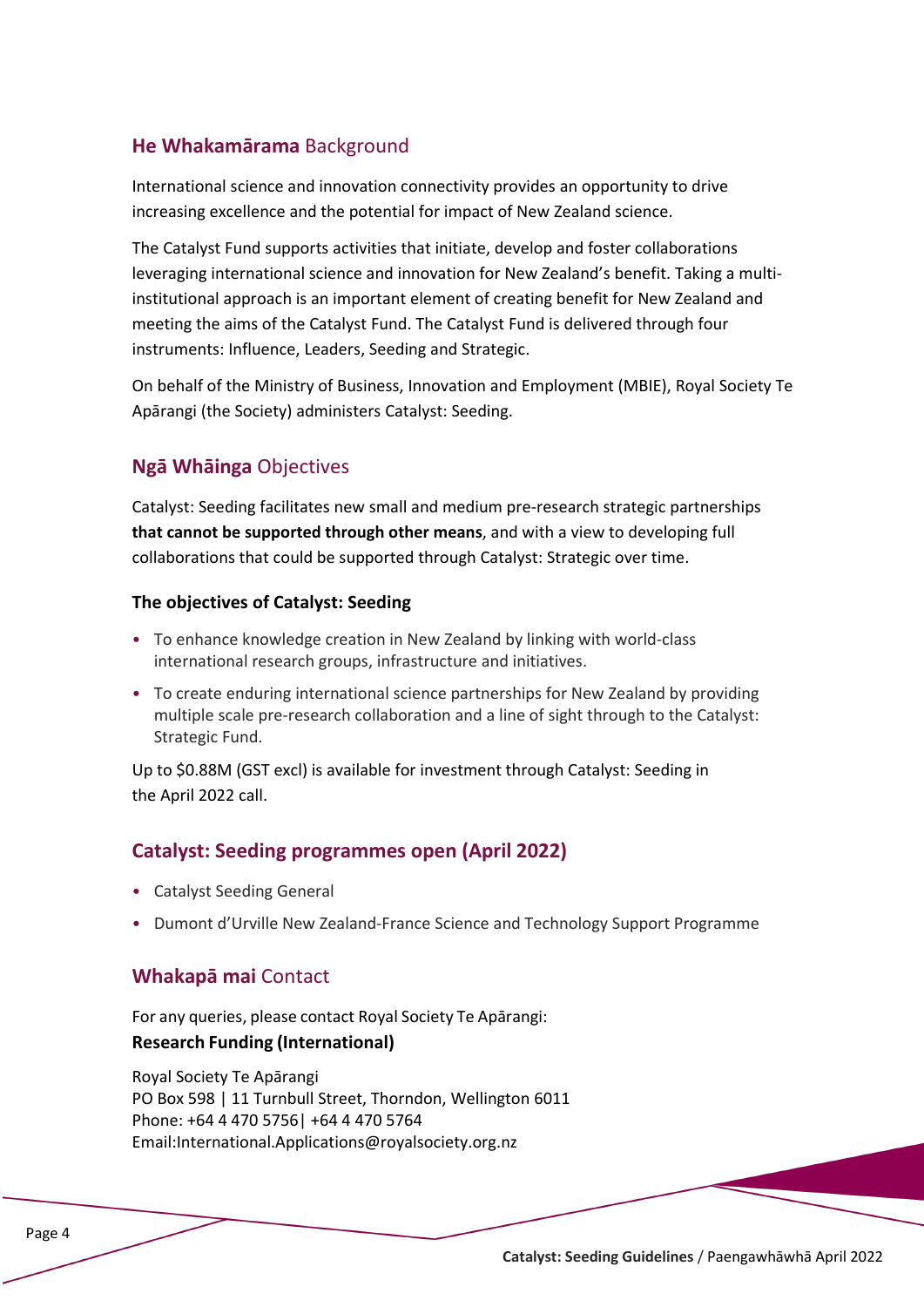# <span id="page-4-0"></span>**Ngā Whai Wāhitanga Tuku Pūtea** Funding Opportunities

Catalyst: Seeding provides funding for a number of pre-existing and new sub-programme calls, which support its objectives and the outcomes of the Catalyst Fund. An overview of included programmes and key dates are given in the tables below.

| Call    | Open Date       | Close Date      | Programmes                                                                                                                                              |
|---------|-----------------|-----------------|---------------------------------------------------------------------------------------------------------------------------------------------------------|
| January | 27 January 2022 | 14 April 2022   | • General                                                                                                                                               |
| April   | 28 April 2022   | 21 July 2022    | General<br>New Zealand – Germany Science & Technology<br>Programme*<br>Dumont d'Urville NZ-France Science &<br>۰<br><b>Technology Support Programme</b> |
| July    | 28 July 2022    | 20 October 2022 | • General<br>New Zealand – Japan Joint Research Projects<br>٠                                                                                           |

#### **TABLE 1: Annual Call timeline**

**Please note:** Information on open programmes is updated at each call release.

\*Due to the Covid-19 pandemic, the bilateral New Zealand – Germany Science & Technology subprogramme has been suspended for 2022. New Zealand applicants wanting to apply for unilateral support for research collaborations with German collaborators are encouraged to apply through Catalyst Seeding General.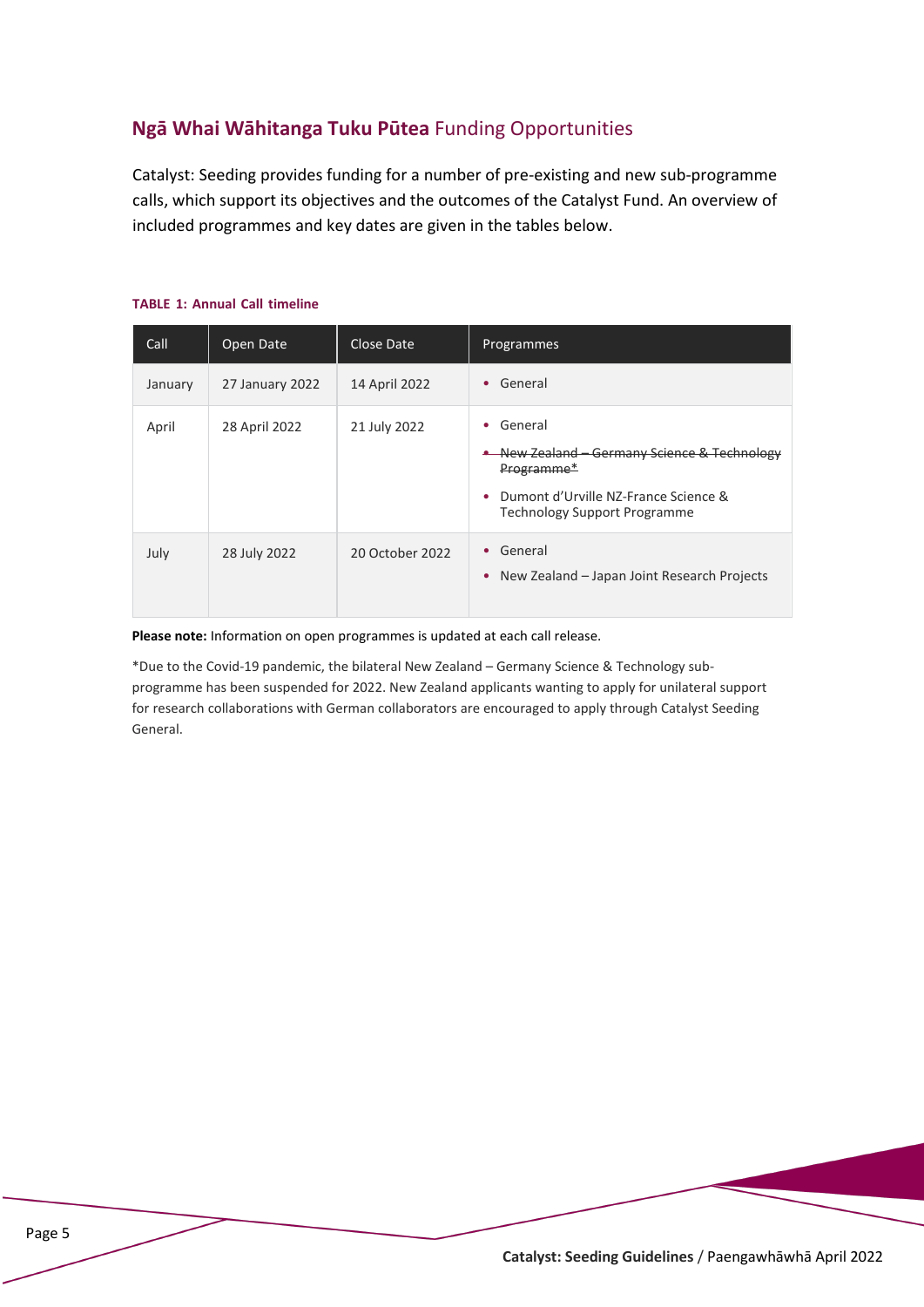#### **TABLE 2: Catalyst: Seeding Programmes**

| Programme                                                                      | Partner       | Application(s)<br>Required | Allowable<br>expenses                                                  | NZ\$ Funding<br>(excl. GST)                       |
|--------------------------------------------------------------------------------|---------------|----------------------------|------------------------------------------------------------------------|---------------------------------------------------|
| General                                                                        | International | New Zealand                | Travel, research expenses,<br>expenses related to<br>hosting workshops | Up to \$80,000<br>in total for up to<br>two years |
| Sub-Programme                                                                  |               |                            |                                                                        |                                                   |
| New Zealand<br>– Germany<br>Science & Technology<br>Programme                  | Germany       | New Zealand<br>and Germany | Travel, research expenses,<br>expenses related to<br>hosting workshops | Up to \$80,000<br>in total for up to<br>two years |
| Dumont<br>d'Urville NZ- France<br>Science<br>& Technology Support<br>Programme | France        | New Zealand<br>and France  | Travel, research expenses,<br>expenses related to<br>hosting workshops | Up to \$80,000<br>in total for up to<br>two years |
| New Zealand<br>- Japan Joint Research<br>Projects                              | Japan         | New Zealand<br>and Japan   | Travel, research expenses,<br>expenses related to<br>hosting meetings  | Up to \$60,000<br>in<br>total for two<br>years    |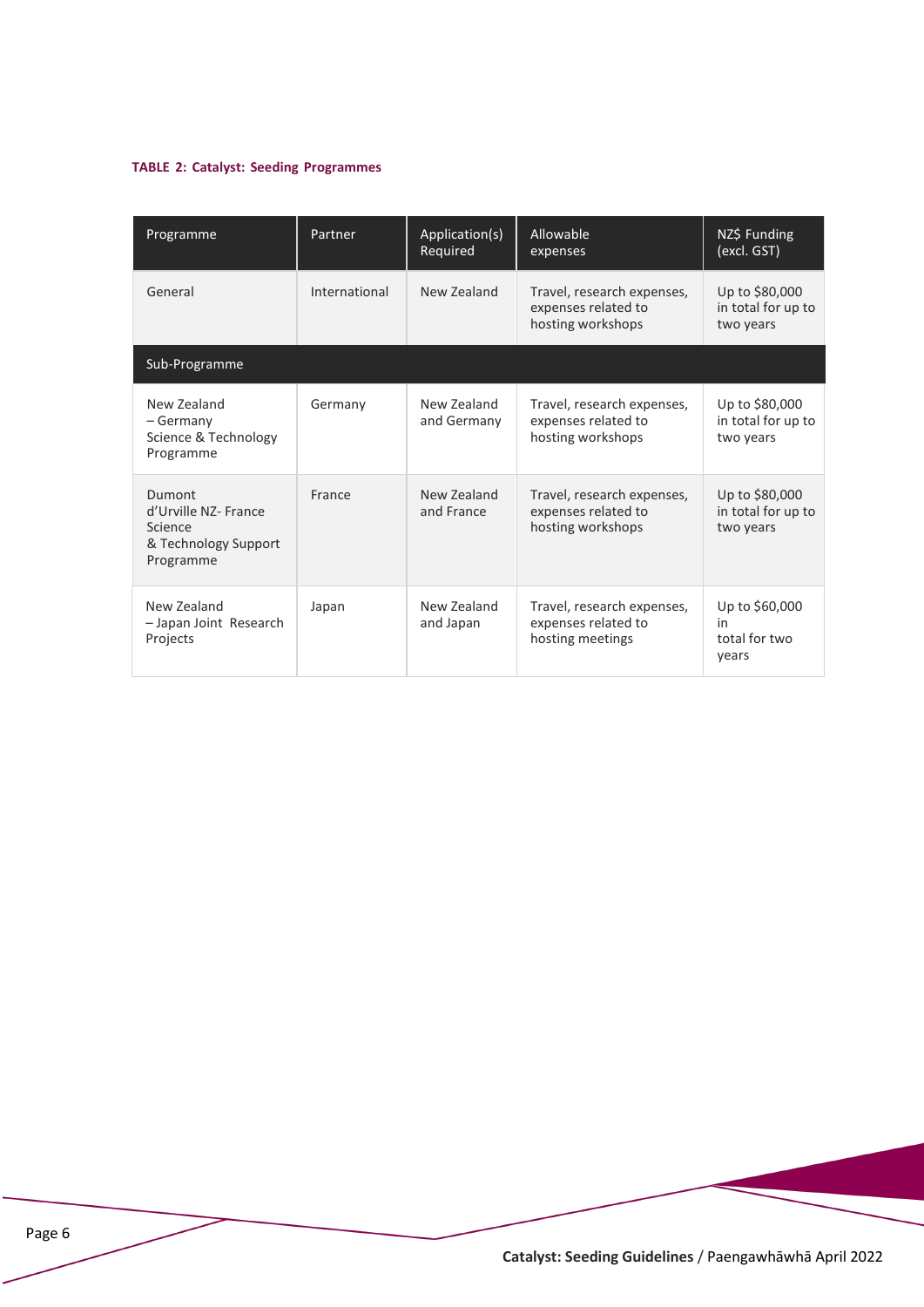#### <span id="page-6-0"></span>**Ngā Whakamāramatanga Hira** Key Definitions

**Applicant** means the New Zealand-based research organisation submitting the Catalyst Proposal.

**Call** means the request for proposals for specific Programmes or Sub-Programmes, as outlined in *Table 1: Annual Call timeline*.

**New Zealand Principal Investigator (PI)** means the New Zealand individual nominated by the Applicant, who is responsible for the proposed activity if awarded funding.

**Collaboration Partner** means the international researcher (and New Zealand researcher(s) from organisations other than the Applicant organisation if applicable) collaborating with the Principal Investigator.

**International researcher** means an overseas-based researcher who is not employed by a New Zealand research organisation(s).

**Partner Institution** means the international research organisation (and New Zealand organisation other than the Applicant organisation if applicable) of the Collaboration Partner.

**Programme (or Sub-Programme)** means the individual funding opportunity within Catalyst: Seeding, identified in *Table 2: Catalyst: Seeding Programmes*.

**Project** means the unique research collaboration proposed by the Proposal.

**Project Team** means the Principal Investigator, Collaboration Partner and supporting individuals collectively identified in the Proposal as critical to the success of the Project.

**New Zealand Project Team** means the New Zealand based individuals, including the New Zealand Principal Investigator, identified in the proposal as critical to the success of the Project.

**Proposal (or Application)** means the application submitted by the Applicant to Catalyst: Seeding.

**Research Organisation** means an organisation that has internal capability to carry out substantive research, science, technology or related activities. Public service departments as listed in [Schedule 1](https://www.legislation.govt.nz/act/public/1988/0020/latest/DLM130706.html)  [of the State Sector Act 1988](https://www.legislation.govt.nz/act/public/1988/0020/latest/DLM130706.html) are not eligible to apply under the Catalyst Fund.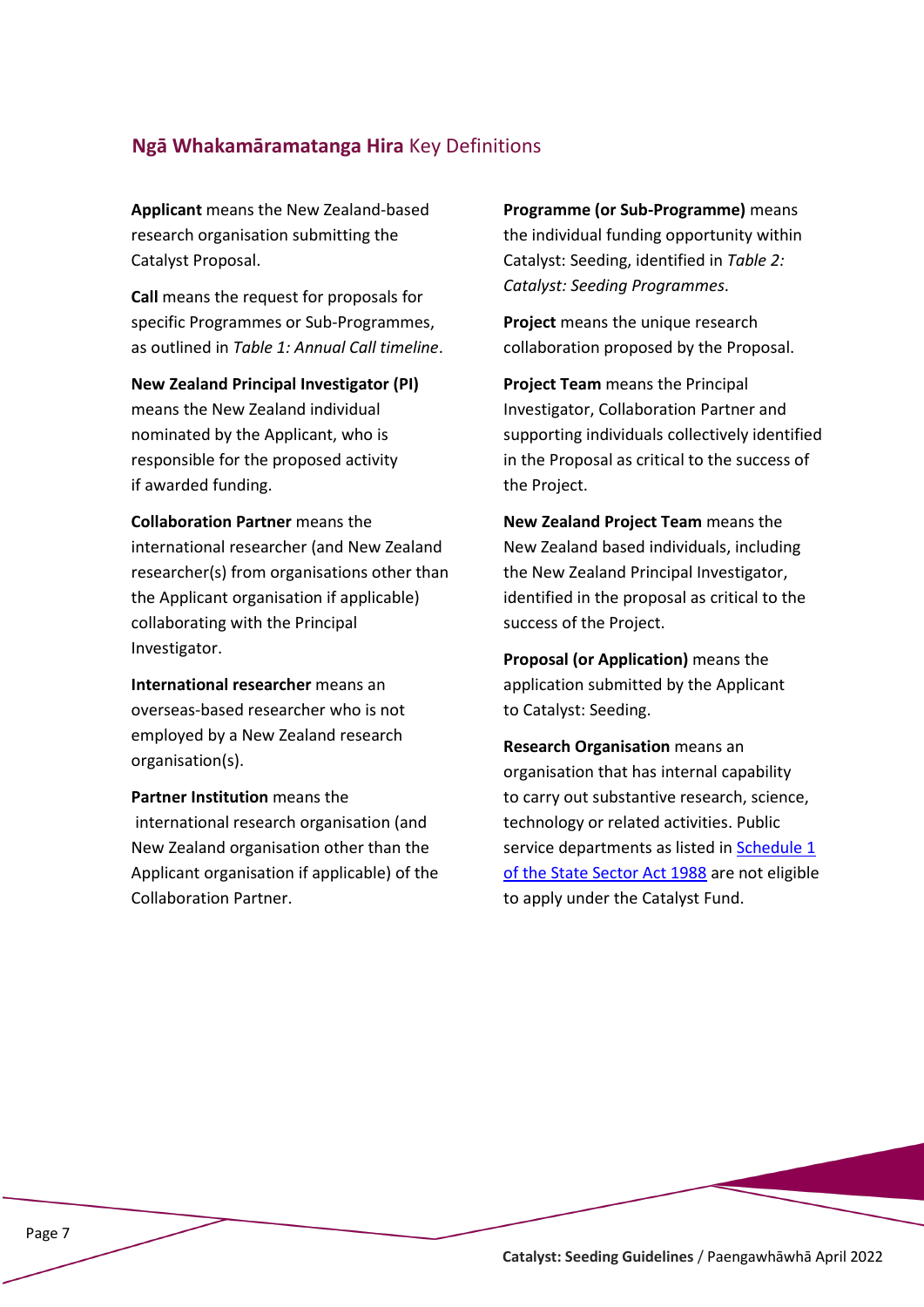# <span id="page-7-0"></span>**Ngā Whakaritenga Āheinga** Eligibility Requirements

- The Proposal must be made by a New Zealand-based research organisation or a New Zealand-based legal entity representing a research organisation, unless otherwise agreed by the Society.
- The New Zealand PI must be employed at a New Zealand research organisation.
- Only one Proposal per Project will be accepted to any single Call, in other words, Applicants must not submit the same Project Proposal to both a Sub-Programme and to a General call. New Zealand Applicants must not submit multiple Proposals to Catalyst: Seeding based on the same Project.
- Should the same New Zealand Project Team decide to submit more than one Project they must demonstrate significant differences between those Proposals. If a New Zealand Project Team submits multiple Proposals based on the same project, all Proposals for that project will be deemed ineligible.
- The Proposal clearly identifies with a research field within research, science and technology.
- Complete Proposals including all supporting documents, must be submitted by 5.00pm (NZST) on the closing date as indicated in Table 1: Annual Call timeline. No late Proposals or supplementary documentation will be accepted.
- For Sub-Programmes, in addition to meeting the general eligibility requirements, the Proposal must also meet all specific eligibility criteria, listed in the Information on open programmes section at the end of these guidelines.

#### <span id="page-7-1"></span>**Whakakape** Disclaimer

All Programmes are subject to Budget decisions, no particular level of funding is guaranteed and all commitments made or implied in the guidelines are subject to suitable appropriations being made by the New Zealand and, where applicable, partner Governments.

#### <span id="page-7-2"></span>**He Aratohu Tono** Application Guidance

#### **ORCID**

Each named investigator can add or create an ORCID ID in the "People" section of the Catalyst: Portal. ORCID IDs are encouraged but are not mandatory. Please click on the "Create or Connect your ORCID ID" button on the top right of the "Contact Details" section and follow instructions.

Refer to **section 1** of the Application.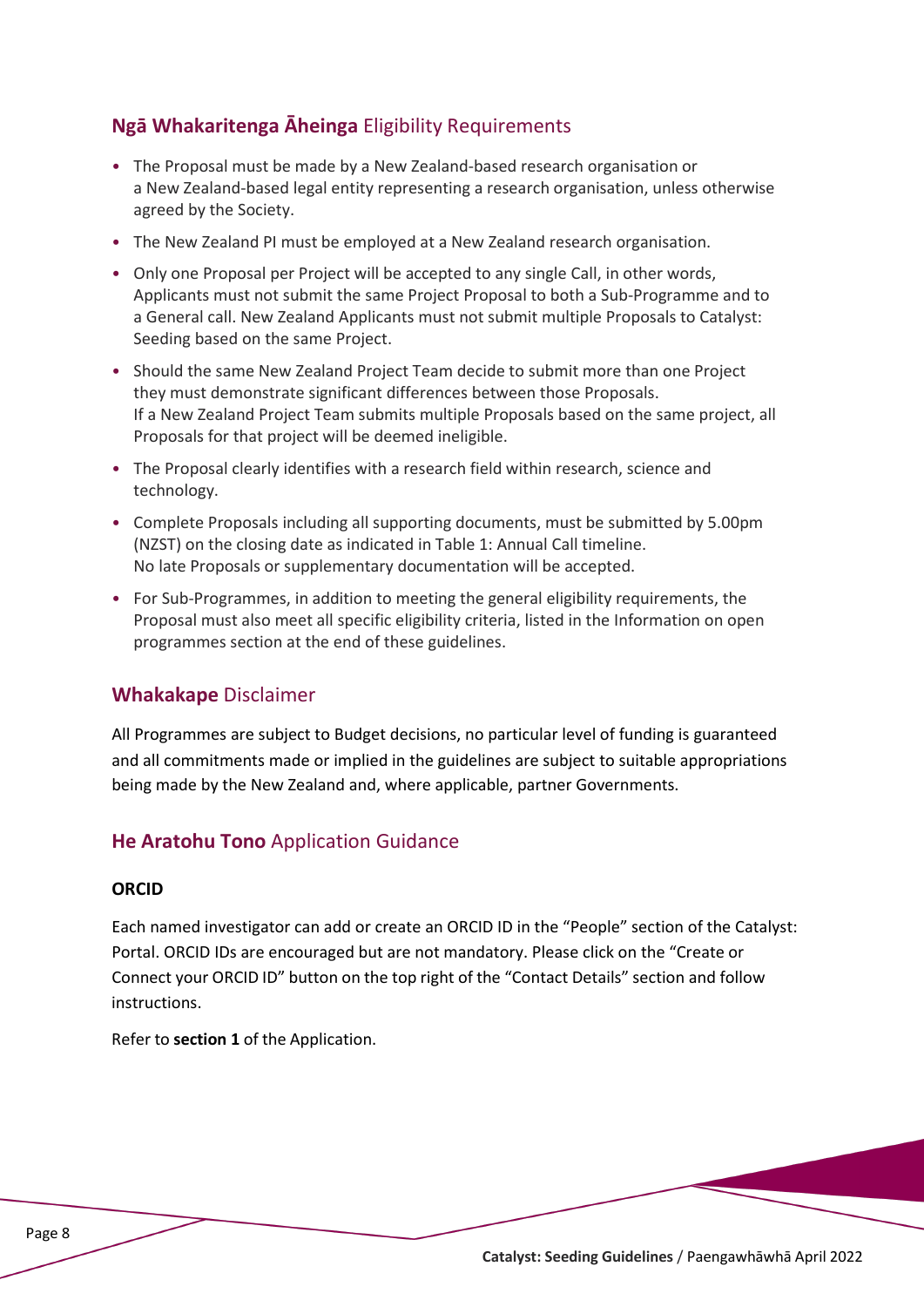#### **Collaboration Partner**

Only ONE Collaboration Partner per Partner Institution should be entered under section 3. Additional Project Team members (as part of a Catalyst: Seeding application), and their role in the Project, can be entered under the Roles section in the application template (section 13). If the Project involves collaboration with more than one Partner Institution, a Collaboration Partner must be added for each Partner Institutions.

#### **Fields of Research**

Proposals will be considered from all fields of research, science and technology (including social sciences and the humanities) unless otherwise specified in the specific Sub-Programme requirements. Refer to section 4 of the Application.

As part of the Society's obligations under New Zealand Research Information System (NZRIS), the Society is required to report the share of each Field or Research (FOR) and Socio-Economic Classification (SEO) codes to the proposed research, and the type of Research Activity.

#### **FOR and SEO codes**

Please additionally indicate the % share of each FOR and SEO code to the proposed research. The shares should add up to 100%.

#### **Type of Research Activity**

The default Research Activity setting on the portal for each proposal is "Basic" and set to 100%. This can be changed if required. If no change is required, no action is needed.

The four activities are:

- **Pure basic research:** Basic research carried out for the advancement of knowledge, without seeking long-term economic or social benefits or making any effort to apply the results to practical problems or to transfer the results to sectors responsible for their application.
- **Strategic basic research:** Experimental and theoretical work undertaken to acquire new knowledge directed into specified broad areas in the expectation of practical discoveries. It provides the broad base of knowledge necessary for the solution of recognised practical problems.
- **Applied research:** Original investigation undertaken in order to acquire new knowledge. It is, however, directed primarily towards a specific, practical aim or objective.
- **Experimental research:** Systematic work, drawing on knowledge gained from research and practical experience and producing additional knowledge, which is directed to producing new products or processes or to improving existing products or processes.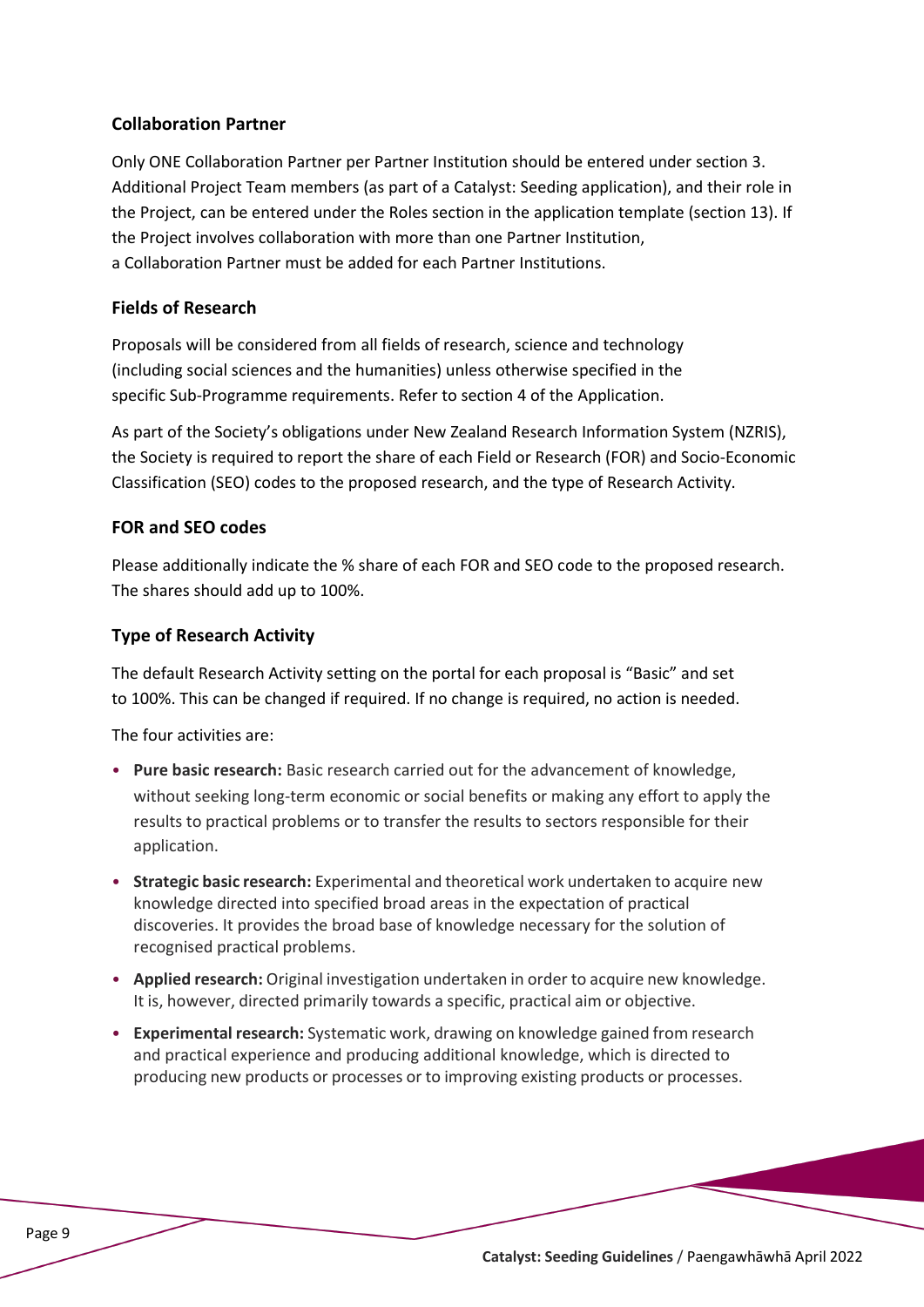#### **Vision Mātauranga**

[Vision Mātauranga](https://www.mbie.govt.nz/science-and-technology/science-and-innovation/agencies-policies-and-budget-initiatives/vision-matauranga-policy/) is a policy about innovation, opportunity and the creation of knowledge that highlights the potential contribution of Māori knowledge, resources and people.

Applicants should identify which, if any, of the four Vision Mātauranga themes below are associated with the proposed research. A Vision Mātauranga statement must be included for all research that has relevance for Māori. If this is not applicable to your proposed research, you must tick N/A AND provide a rationale for why this is. Where Vision Mātauranga is appropriate to a proposal, it can contribute to the assessment of its overall excellence.

The four themes are:

- **Indigenous Innovation**, which involves contributing to economic growth through distinctive research and development.
- **Taiao**, which is concerned with achieving environmental sustainability through iwi and hapū relationships with land and sea.
- **Hauora/Oranga**, which centres around improving health and social wellbeing.
- **Mātauranga**, which involves exploring indigenous knowledge.

Collection of the % contribution of each Vision Mātauranga theme to the proposed research is part of the Society's NZRIS reporting requirement. If you have ticked one or more Vision Mātauranga themes, please consider each theme one at a time. Indicate the proportion of the proposed research that aligns with that theme. Note that it is possible for the combined total to be over 100% (for example, if the proposed research is entirely Mātauranga and also has a Hauora/Oranga theme, the contributions could be 100% and 10% respectively).

Refer to **section 6** of the Application.

#### **How do I decide whether to include a Vision Mātauranga statement in my proposal?**

The five ways of conceptualising Vision Mātauranga in your research (see below) may help you decide if this applies to your project. The categories have been adapted from those on the National Science Challenge, Biological Heritage websit[e https://bioheritage.nz/about](https://bioheritage.nz/about-us/vision-matauranga/)-us/vision[matauranga/](https://bioheritage.nz/about-us/vision-matauranga/) hosted by Manaaki Whenua Landcare Research. Please note, however, that these categories are fluid. There may well be overlap between them as in categories b and c in terms of the nature and degree of relevance to Māori, and not every point in each category need apply. The original categories were set out by MBIE in information for the Endeavour Fund c. 2015.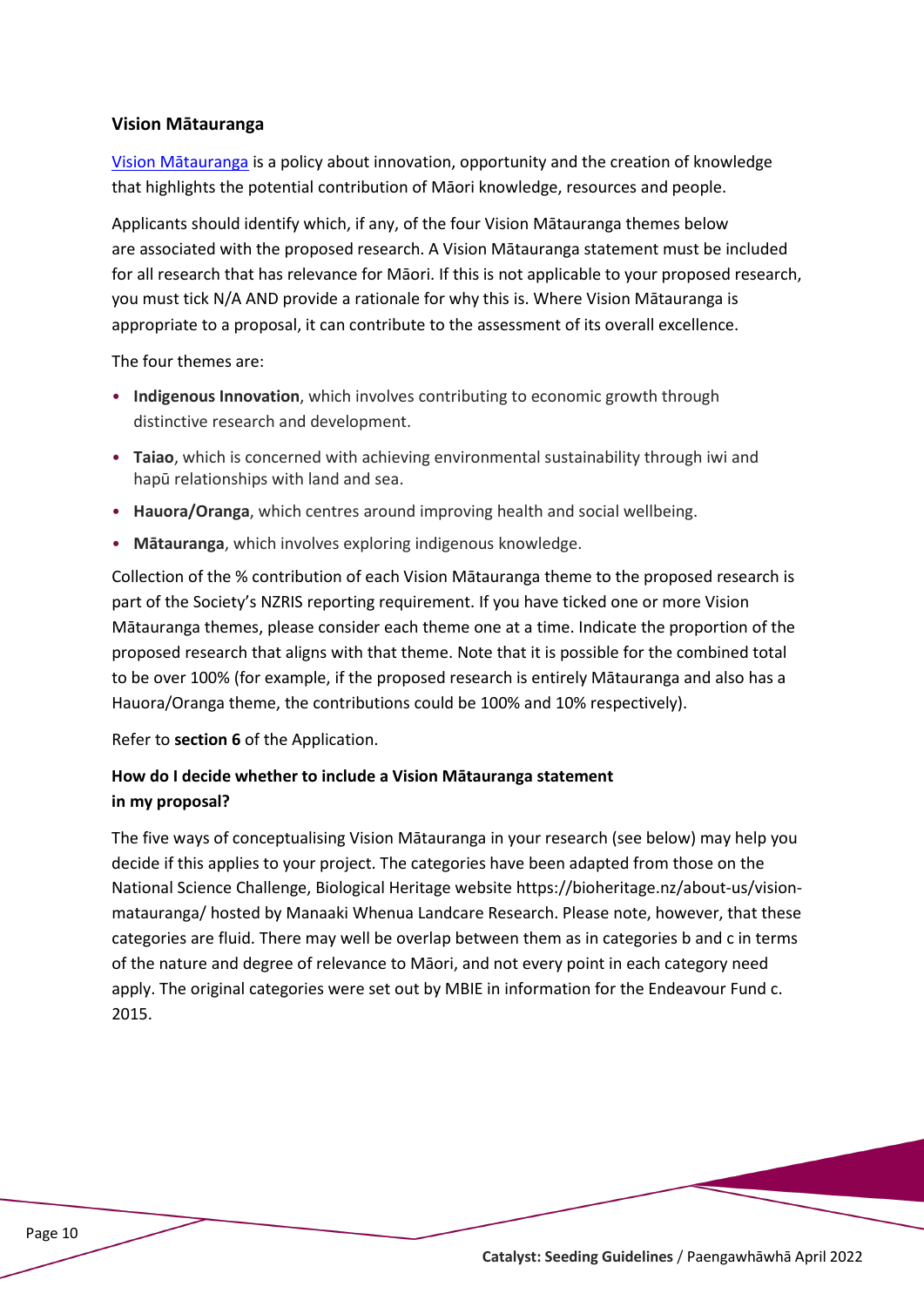#### **Ways of conceptualising Vision Mātauranga in your research**

#### **a. Research with no specific Māori component**

- No mātauranga Māori (Māori knowledge) is used.
- Māori are not associated with the research process (for example, not on any research management/advisory/governance panels, it is not inclusive of Māori land or institutions, nor the subject of any component of the research).
- Work is not likely to be of greater direct relevance to Māori than members of any other group.

#### **b. Research specifically relevant to Māori**

- There is specific relevance to Māori.
- Mātauranga Māori may be used in a minor way to guide the work and its relevance to Māori.
- It includes work that contributes to Māori aspirations and outcomes.

#### **c. Research involving Māori**

- Mātauranga Māori may be incorporated in the project, but is not central to the project.
- Research is specifically and directly relevant to Māori and Māori are involved in the design and/or undertaking of the research.
- The work typically contributes to Māori (for example, iwi, hapū, organisations) aspirations and outcomes.

#### **d. Māori-centred research**

- The project is Māori-led, and where mātauranga Māori is used alongside other knowledges (for example, through frameworks, models, methods, tools, etc.).
- Kaupapa Māori research is a key focus of the project.
- Research is typically collaborative or consultative, with direct input from Māori stakeholders.
- There is alignment with and contribution to Māori (for example, iwi, hapū, organisations) aspirations.

#### **e. Kaupapa Māori research**

- Mātauranga Māori is incorporated, used and understood, as a central focus of project and its findings.
- Research is grounded in te ao Māori and connected to Māori philosophies and principles.
- Research typically uses kaupapa Māori research methodologies.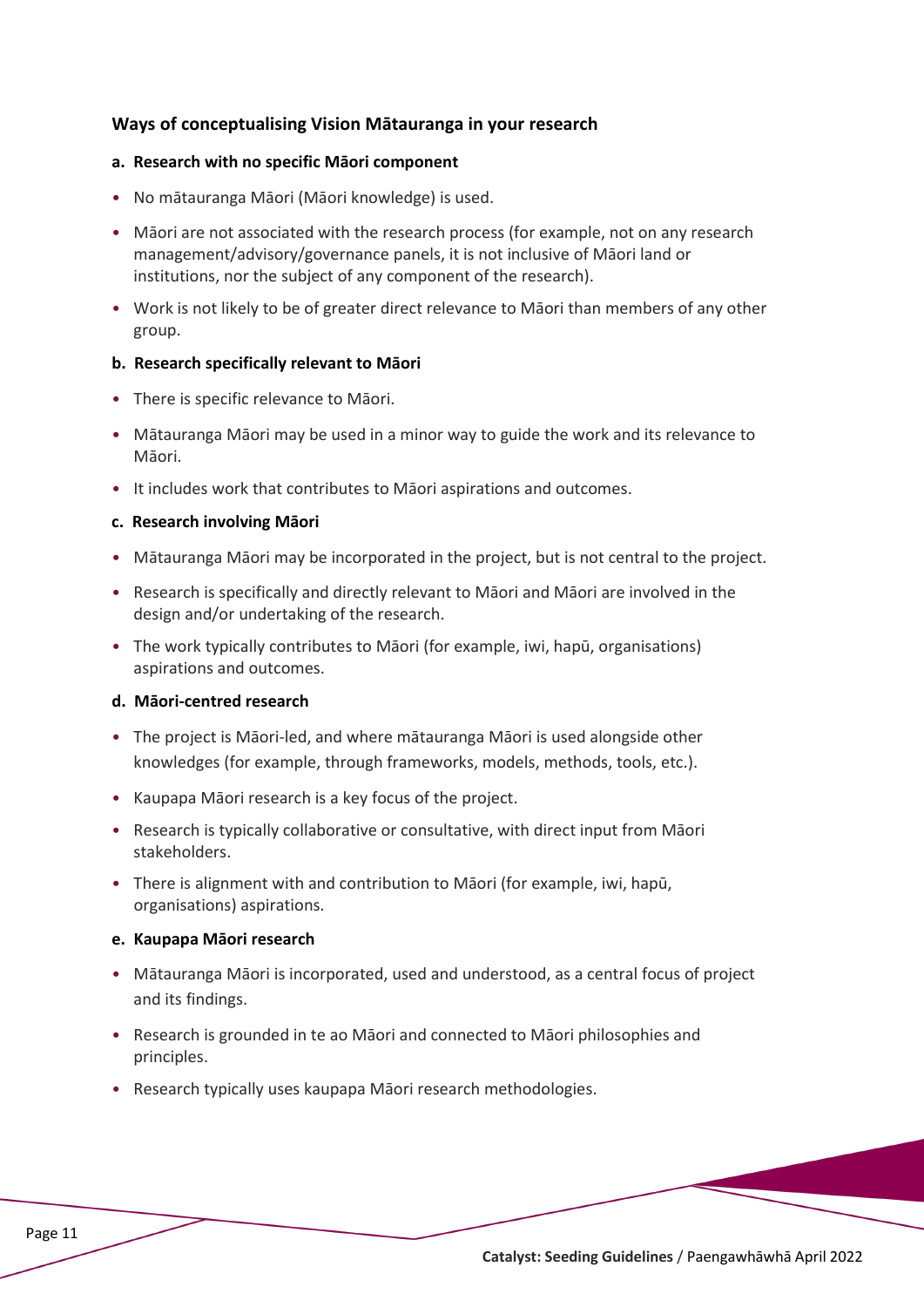- Te reo Māori may be a central feature to this kaupapa or research activity, and the applicant has medium to high cultural fluency or knowledge of tikanga and reo.
- The research is generally led by a Māori researcher; non-Indigenous researchers may carry out research under the guidance/mentoring of a Māori researcher.
- Māori participation (iwi/hapū/marae/individual) is high.
- The work contributes strongly to Māori (for example, iwi, hapū, organisations) aspirations and outcomes and is mana enhancing.

#### **Developing a Vision Mātauranga statement**

It is important to keep in mind that there is no single approach or prescription for Vision Mātauranga: one size does not fit all and there are many possible ways of addressing Vision Mātauranga. Vision Mātauranga should not, however, be seen as an add-on, nor should it be treated as separate from the research, methods or people involved in the project. A holistic approach that considers reciprocity and relationships is therefore desirable.

Vision Mātauranga does not begin and end with your Vision Mātauranga statement. You should demonstrate applicable actions and relationships throughout the research. The following questions may be useful to consider when conceptualising and writing your project:

- Have you co-created the research topic/issue with an iwi or Māori organisation?
- What does working in partnership with iwi mean to you as a researcher?
- To what extent have you discussed the research with Māori stakeholders and agreed on the methodology you will use?
- Was there full disclosure and informed consent to the proposed research with Māori stakeholders? How has that agreement/informed consent been agreed to?
- What provisions have you made to ensure there is appropriate technology transfer to Māori stakeholders as the research proceeds and as findings become available towards the end of the project?
- Are there benefits to Māori? What are they?
- How will you share the research outcomes with Māori?
- Is there a Tiriti o Waitangi component or requirement in your research?
- Is the research mana enhancing?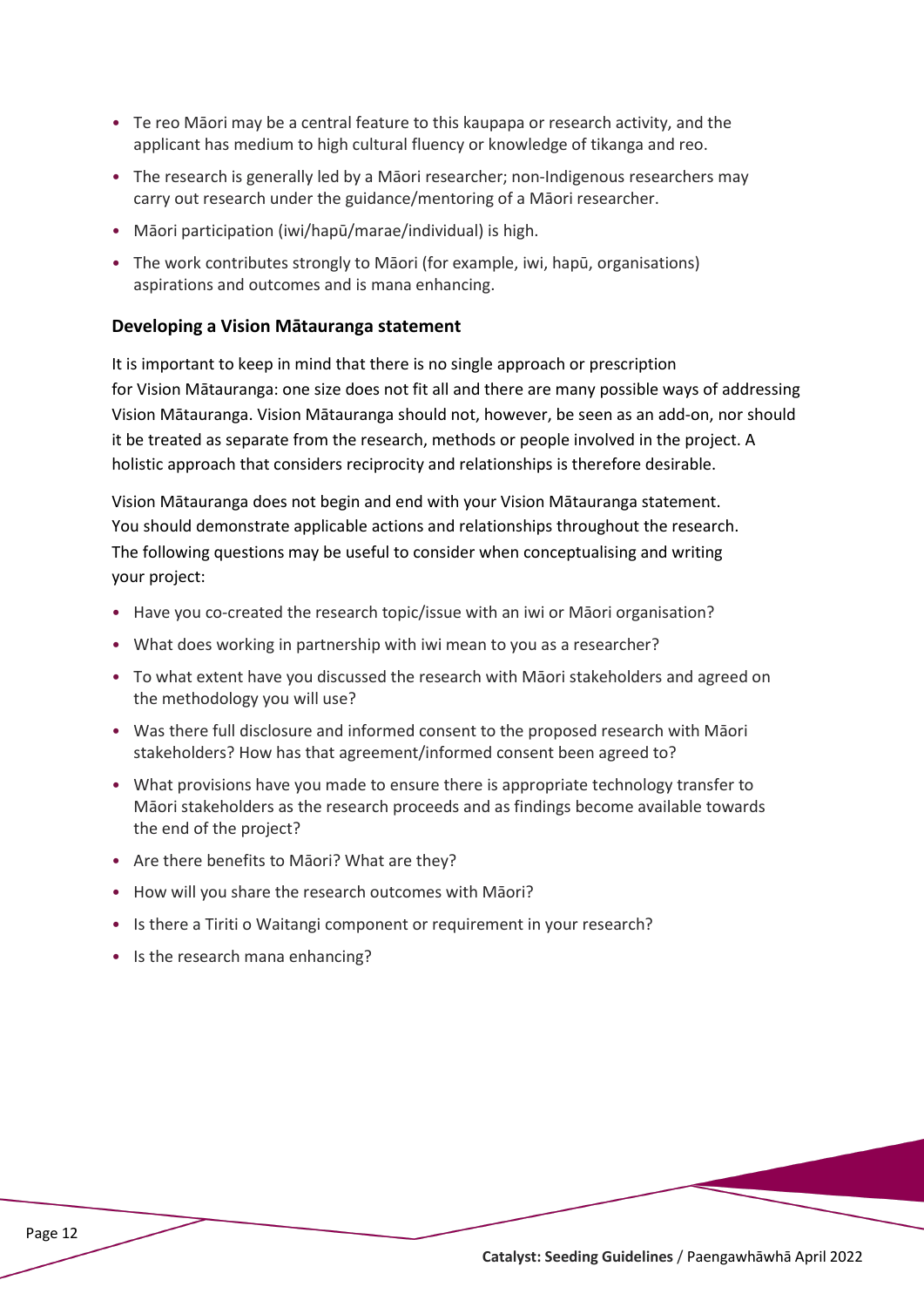#### **Vision Mātauranga Resources**

Below you will find a non-exhaustive list of published resources that describe, discuss, and talk about how researchers have engaged with Vision Mātauranga and kaupapa Māori research. These range from early conceptions of Vision Mātauranga to more recent frameworks. The resources underscore the diverse ways Vision Mātauranga may be approached across disciplines and methodologies.

- Allen, W., Jamie M. Ataria, J. M., Apgar, J. M., Harmsworth, G., and Tremblay, L. A. (2009). Kia pono te mahi putaiao—doing science in the right spirit. Journal of the Royal Society of New Zealand, 39:4, 239-242. DOI: 10.1080/03014220909510588
- Crawford, S. (2009). Matauranga Maori and western science: The importance of hypotheses, predictions and protocols, Journal of the Royal Society of New Zealand, 39:4, 163-166. DOI: 10.1080/03014220909510571
- Broughton, D. (Te Aitanga-a-Hauiti, Taranaki, Ngāti Porou, Ngāpuhi), and McBreen, K. (Waitaha, Kāti Māmoe, Ngāi Tahu). (2015). Mātauranga Māori, tino rangatiratanga and the future of New Zealand science. Journal of the Royal Society of New Zealand, 45:2, 83-88.DOI: 10.1080/03036758.2015.1011171
- Kana, F. and Tamatea, K. (2006). Sharing, listening, learning and developing understandings of Kaupapa Māori research by engaging with two Māori communities involved in education. Waikato Journal of Education, 12, 9-20. [https://researchcommons.waikato.ac.nz/bitstream/handle/10289/6198/Kana](https://researchcommons.waikato.ac.nz/bitstream/handle/10289/6198/Kana%20Sharing.pdf?sequence=3&isAllowed=y) [%20Sharing.pdf?sequence=3&isAllowed=y](https://researchcommons.waikato.ac.nz/bitstream/handle/10289/6198/Kana%20Sharing.pdf?sequence=3&isAllowed=y)
- Macfarlane, S., Macfarlane, A. and Gillon, G. (2015) Sharing the food baskets of knowledge: Creating space for a blending of streams. In A. Macfarlane, S. Macfarlane, M. Webber, (eds.), Sociocultural realities: Exploring new horizons. Christchurch: Canterbury University Press, 52-67.
- Moewaka Barnes, H. (2006). Transforming Science: How our Structures Limit Innovation. Social Policy Journal of New Zealand Te Puna Whakaaro, 29, 1-16. [https://www.msd.govt.nz/documents/about](https://www.msd.govt.nz/documents/about-msd-and-our-work/publications-resources/journals-and-magazines/social-policy-journal/spj29/29-pages-1-16.pdf)-msd-and-our-work/publications[resources/journals](https://www.msd.govt.nz/documents/about-msd-and-our-work/publications-resources/journals-and-magazines/social-policy-journal/spj29/29-pages-1-16.pdf)-and-magazines/social-policy-journal/spj29/29-pages-1-16.pdf
- Pihama, L., Tiakiwai, S.-J., and Southey, K. (eds.). (2015). Kaupapa rangahau: A reader. A collection of readings from the Kaupapa Rangahau workshops series. (2nd ed.). Hamilton, New Zealand: Te Kotahi Research Institute. [https://researchcommons.waikato.ac.nz/bitstream/handle/10289/11738/Kaupapa%20R](https://researchcommons.waikato.ac.nz/bitstream/handle/10289/11738/Kaupapa%20Rangahau%20%20A%20Reader_2nd%20Edition.pdf?sequence=7&isAllowed=y) [angahau%20%20A%20Reader\\_2nd%20Edition.pdf?sequence=7&isAllowed=y](https://researchcommons.waikato.ac.nz/bitstream/handle/10289/11738/Kaupapa%20Rangahau%20%20A%20Reader_2nd%20Edition.pdf?sequence=7&isAllowed=y)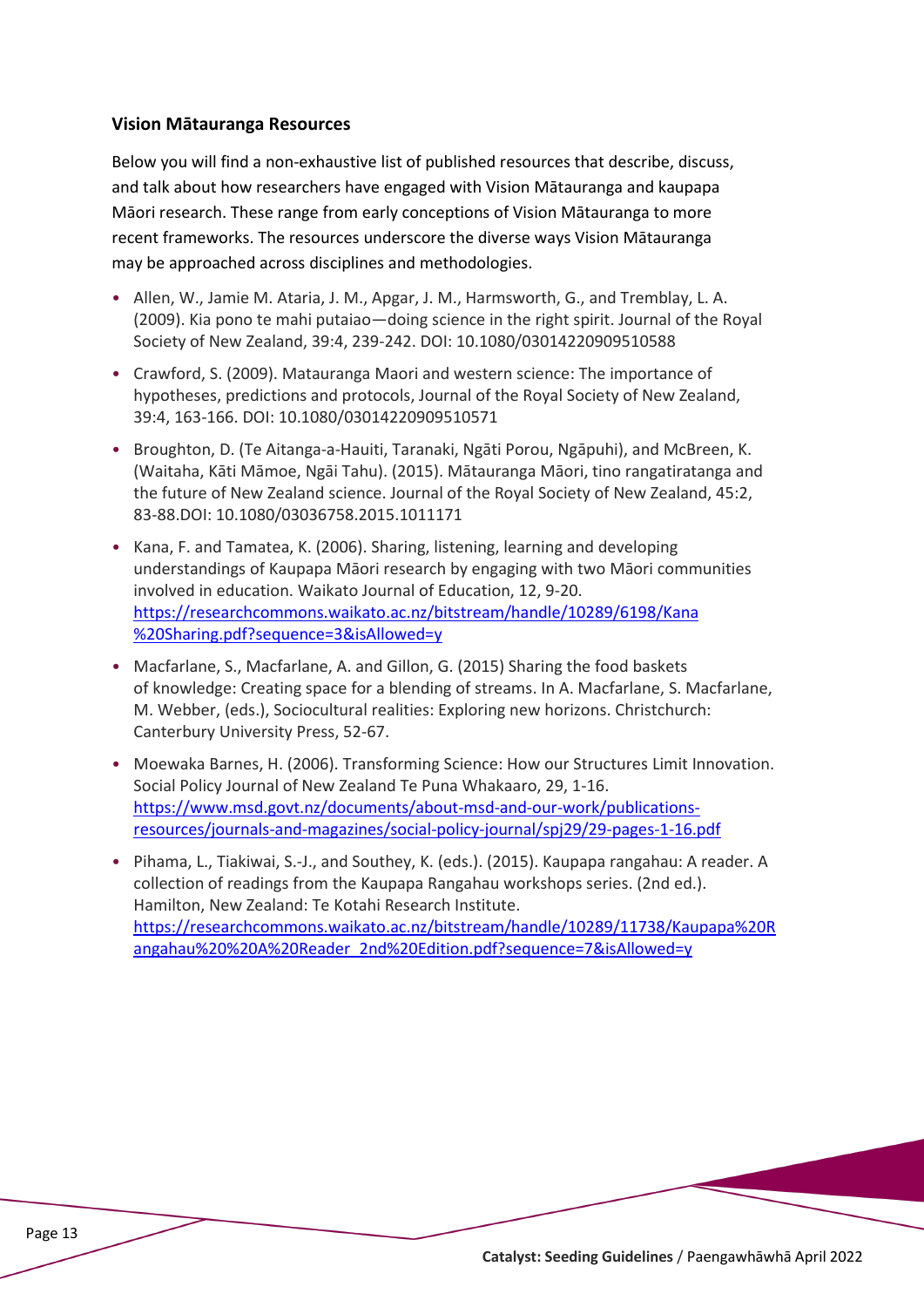• Smith, L. T., Maxwell, T. K., Puke, H., and Temara, P. (2016). Indigenous knowledge, methodology and mayhem: What is the role of methodology in producing indigenous insights? A discussion from Mātauranga Māori. Knowledge Cultures, 4(3), 131–156. https://addletonacademicpublishers.com/component/content/article?id=2834: feature-article-indigenous-knowledge-methodology-and-mayhem-what-is-the-role-ofmethodology-in-producing-indigenous-insights-a-discussion-from-matauranga-maori

#### **Applying in Te Reo Māori**

If applicants wish to complete some, or all, sections of their proposal in te reo Māori, they are able to do so. However, because some of the panellists who will be assessing their proposal will not be fluent in te reo Māori, an English translation of the section(s) will be necessary. Applicants, therefore, are able to provide a translation for those sections as supplementary material over and above the page limits set for the relevant section of the proposal. Applicants must still keep to the set page limits for the "official" proposal, but can use additional pages for the translation. The portal at present will not allow additional documents or pages, so the Society asks that anyone who is providing a translation sends it by email to [International.Applications@royalsociety.org.nz](mailto:International.Applications@royalsociety.org.nz) by the application closing time. If an applicant chooses not to provide a translation, then the Society will arrange for a translation to be made by one of the third-party translation services that it uses for its own publications. Please note that because this will be carried out by a third party service, the Society will not be able to guarantee the accuracy of the translation.

#### <span id="page-13-0"></span>**Paearu mō te Tīpako** Selection Criteria

The assessment of applications by the Society will be through a review process involving assessment panel(s) constituted from outside of the Society. Refer to the section *Assessment of Applications* more information.

The review process will consider proposals against the following assessment criteria:

#### **Criterion 1: Enduring collaboration** (weight in assessment 30%)

#### **Will the proposed activity establish an enduring collaboration with world class international Partners?**

- Track record of the New Zealand PI and Collaboration Partner (relative to opportunity).
- Clearly demonstrated excellence of the Partner Institution(s).
- Potential of the collaboration to create an enduring partnership.
- Ability of the Project Team to deliver on proposed activities.

Refer to **section 9** of the Application.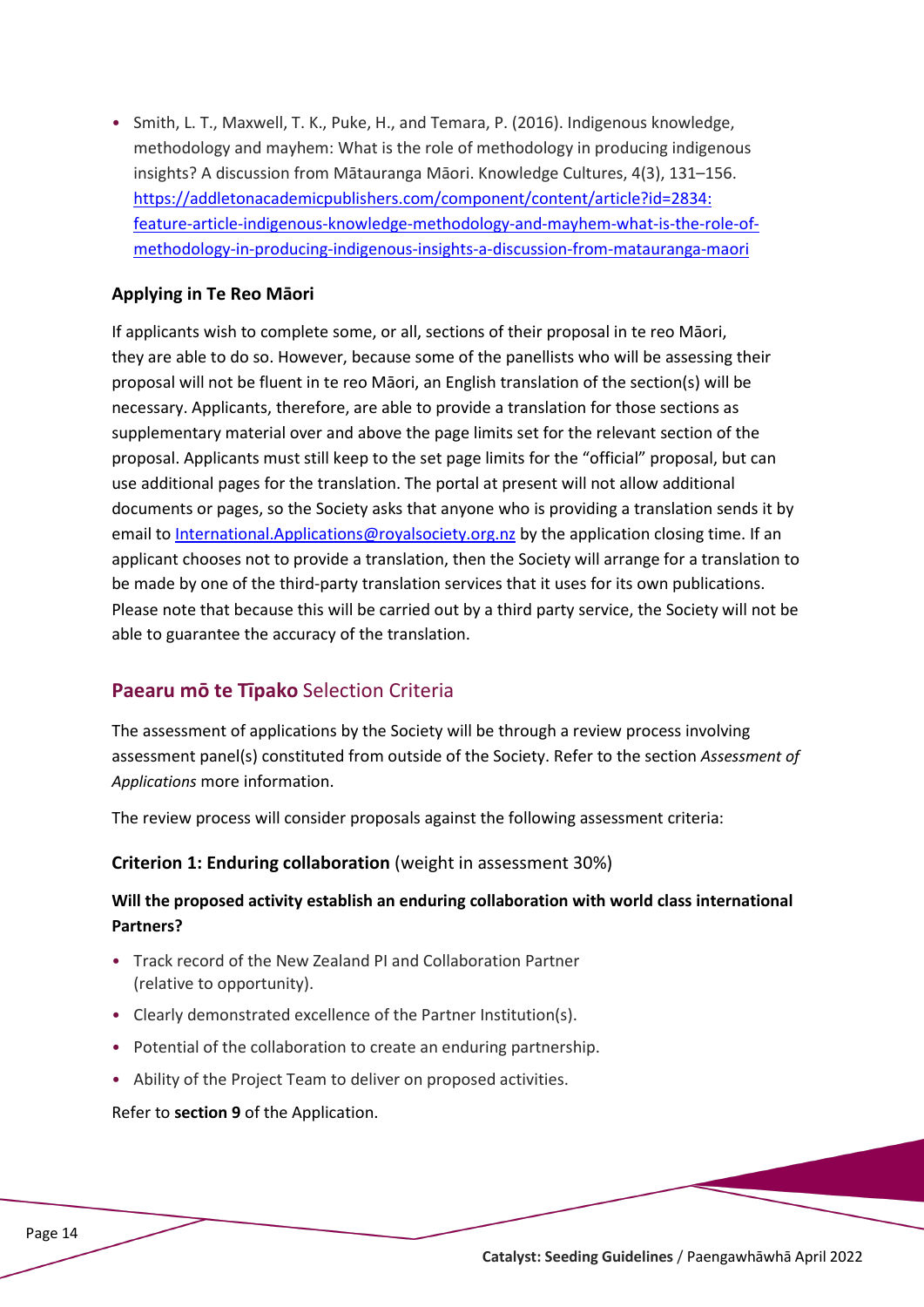#### **Criterion 2: Novel knowledge and partnership** (weight in assessment 40%)

#### **Will the activity lead to the creation of new knowledge and a novel research partnership?**

- How the Collaboration Partner will bring world-leading knowledge that complements the New Zealand Project Team members' skills and knowledge.
- How the proposed collaboration will support a new partnership or a new research focus for an established collaboration.

#### Refer to **section 10** of the Application.

#### **Criterion 3: Strategic benefits** (weight in assessment 30%)

#### **Will the activity lead to a collaboration of strategic benefit to New Zealand?**

- Ability to leverage international investment, facilities and infrastructure not available in New Zealand.
- Clearly demonstrated pathway to build a substantive collaboration beyond an initial engagement that is in line with New Zealand's science priorities.
- Ability of Project Team to use the partnership to initiate links with relevant New Zealand research capabilities beyond the participating institutions.

#### Refer to **section 11** of the Application.

When assessing the Proposals against the assessment criteria, the assessment panel(s) may also take the following factors into account, including the extent to which the overall mix of investments:

- is likely to achieve the objectives of the Catalyst: Seeding
- is likely to unlock the science and innovation potential of Māori knowledge, resources, and people for the benefit of New Zealand in accordance with the aim of the Vision Mātauranga policy (see previous section)
- will ensure that funding is not concurrently provided in respect of any two or more programmes of research, science, technology or related activities that are the same or similar (whether those Proposals are part of a new Proposal, or are already being funded)
- will minimise the risk that an Applicant will not be able to undertake the relevant programme of research, science or technology, or related activities because the Principal Investigator, or any person involved in delivering the project, would concurrently be committed to one or more other programmes (whether those Proposals are part of a new Proposal, or are already being funded).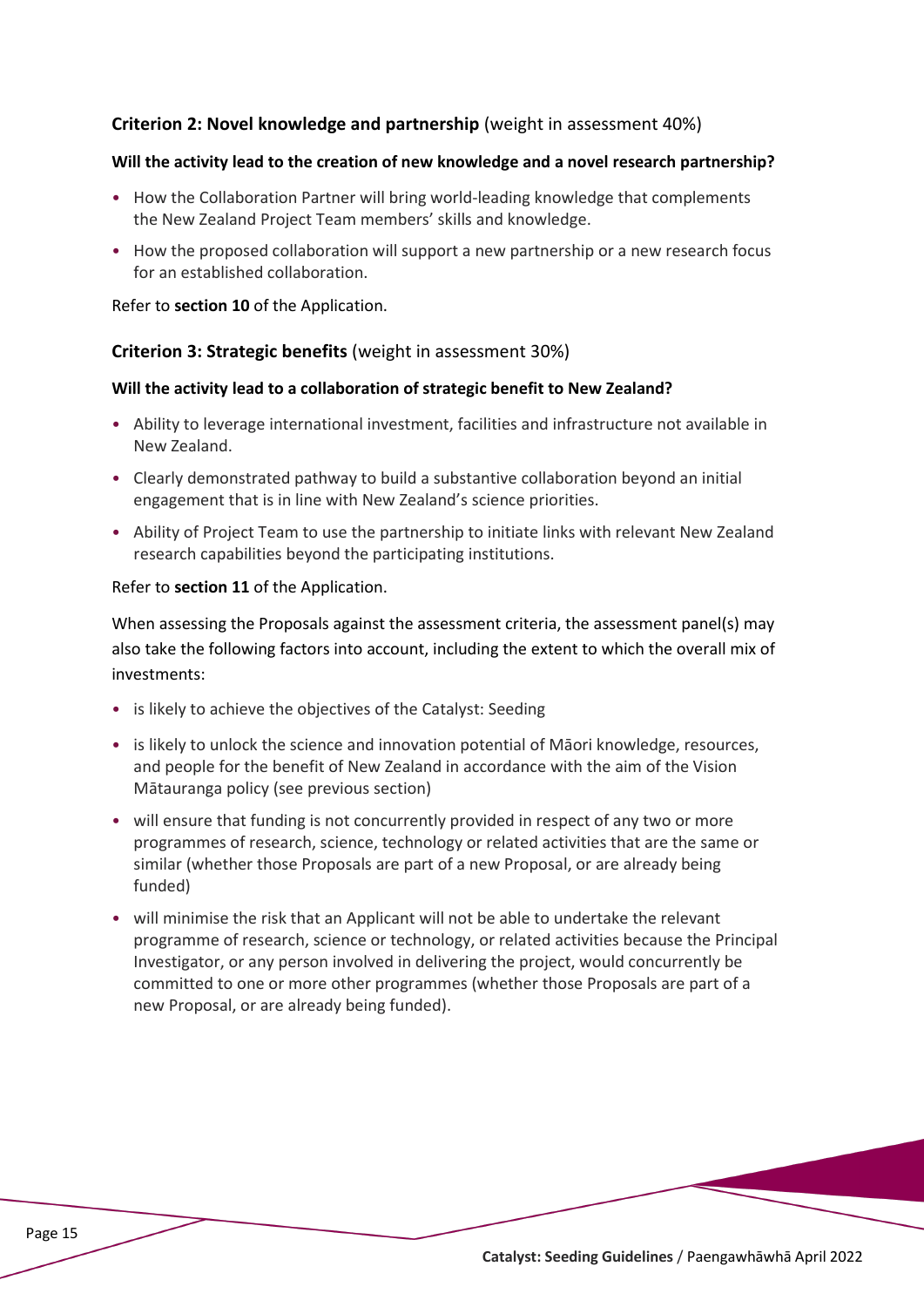#### **Project Team and Roles**

Proposals are required to identify the roles of the Project Team members.

**Roles:** The contribution that each team member will make to the proposed research. If un-named personnel are included in the Proposal (for example, technicians, students, postdoctoral fellows, etc.) please indicate role, what skills are being sought, and what steps will need to be taken to fill these positions.

Refer to **section 13** of the Application.

#### **Other funding sources**

Applicants are required to identify all other funding sources. The activity must not previously have been funded from another source. It must not form an integral part of an MBIE, Marsden Fund, or Health Research Council-funded project.

<span id="page-15-0"></span>Refer to the **Budget** section of the Application.

#### **Tukanga Tono** Application Process

Make sure that you are familiar with any specific Programme requirements (for example, priority research areas, bilateral partner applications etc.), which are outlined at the end of these guidelines. See also **Te Tātari i Ngā Tono Assessment of Applications.**

#### **Submitting an Application**

All Proposals must be submitted on the Catalyst: Portal. A link to the Catalyst: Portal will be made available through your research office. Please contact the Society if your organisation has not received a link by using the email address below:

#### [International.Applications@royalsociety.org.nz](mailto:International.Applications@royalsociety.org.nz)

For additional help on how to use the Catalyst: Portal and fill out your application, please refer to the Catalyst: Portal Instructions available for download via the Catalyst: Portal.

Receipt of all Applications will be acknowledged by email.

Information provided by Applicants will be administered in accordance with the requirements of the Privacy Act 2020.

Please note: For Proposals submitted to a Sub-Programme, the Collaboration Partner must additionally submit an application to the respective bilateral partner administrator, in agreement with their published guidelines, for the New Zealand application to be considered eligible.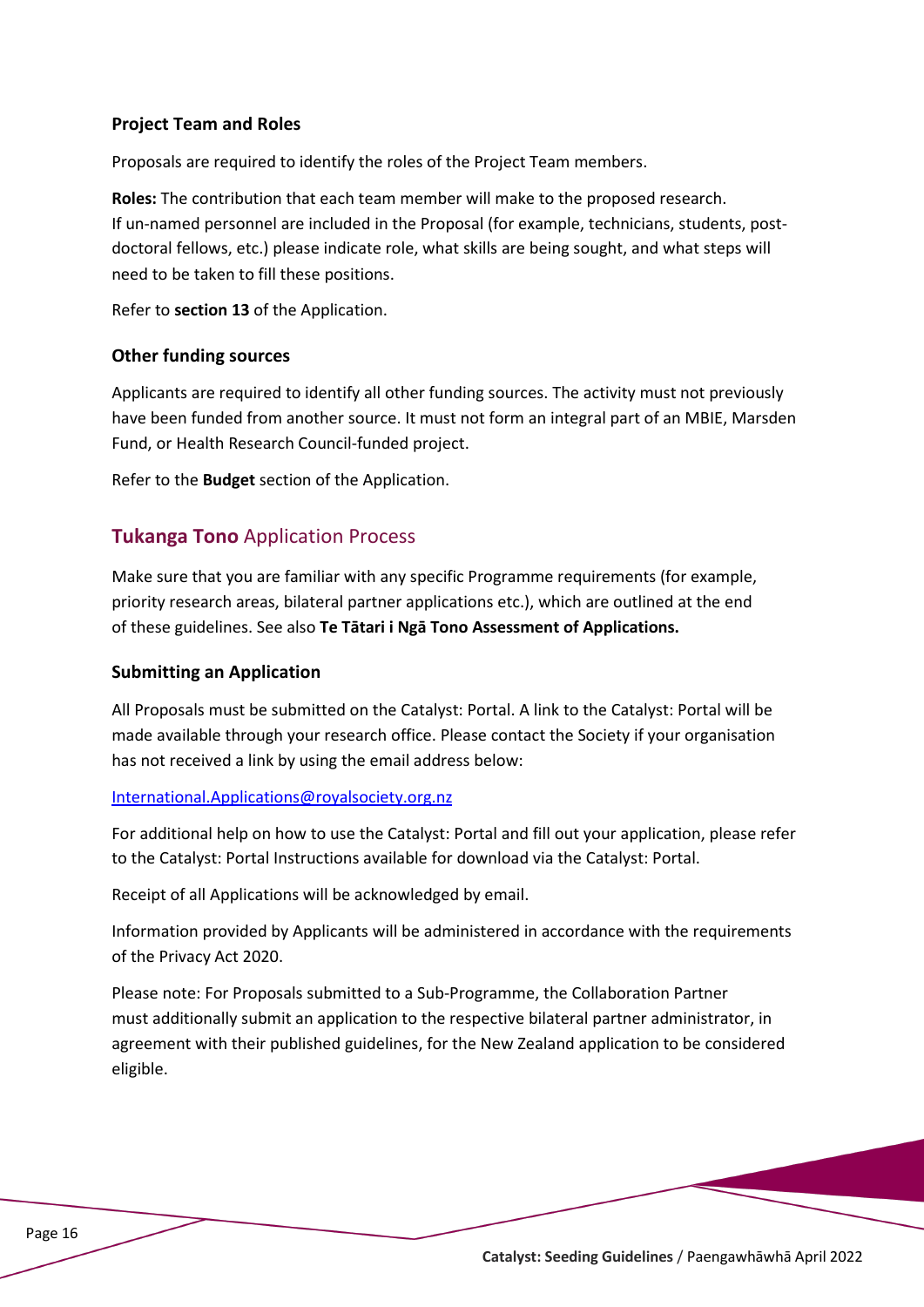#### **Application Format**

Please follow the instructions provided on the template(s), keeping to the space requirements.

- Proposals and any supporting documents submitted to the Society must be typed in English, unless prior approval by the Society has been granted.
- Applications must be fully self-supporting.
- Digital signatures are accepted.
- Cited references may be included as part of the application form(s) in the relevant sections. These can be inserted wherever appropriate as referenced footnotes (reduced to font size 10 if necessary), but please be aware the page limit does still apply.

#### **Supporting Documents Required**

- Letter of support from the New Zealand Institution.
- CVs (only one per Institution) of the New Zealand Principal Investigator and Collaboration Partner(s) (New Zealand RS&T CV template section 1 to 2b and including list of previous grants and outcomes of these). Please highlight in yellow a maximum of five publications with the highest relevance to the proposed project under section 2a.
- New Zealand host declaration (including statement agreeing to commit staff time and other resources to the project).
- Letter of support from the overseas Partner institution(s), agreeing to commit staff time and other resources to the project.
- <span id="page-16-0"></span>• Budget, including co-funding/in kind support.

#### **Te Tātari i Ngā Tono** Assessment of Applications

The Society will appoint an independent assessment panel(s), which will review all eligible Proposals submitted in the same call. All Proposals to Catalyst: Seeding will be reviewed together. The number of awards for each Catalyst: Seeding sub-programme is determined by the funding allocated to the sub-programme as specified in the Open Programme Requirements. The final decision on which Proposals will be funded lies with the Society. In making its decisions, the Society will take into account recommendations made by the assessment panel(s). The Society may also take into account the total investment across Catalyst: Seeding to ensure it is a balanced portfolio across both research fields and country relationships supported, while still ensuring quality.

This means, for example, ensuring that:

• the Society is not over-investing in collaborations with one country or topic area to the neglect of others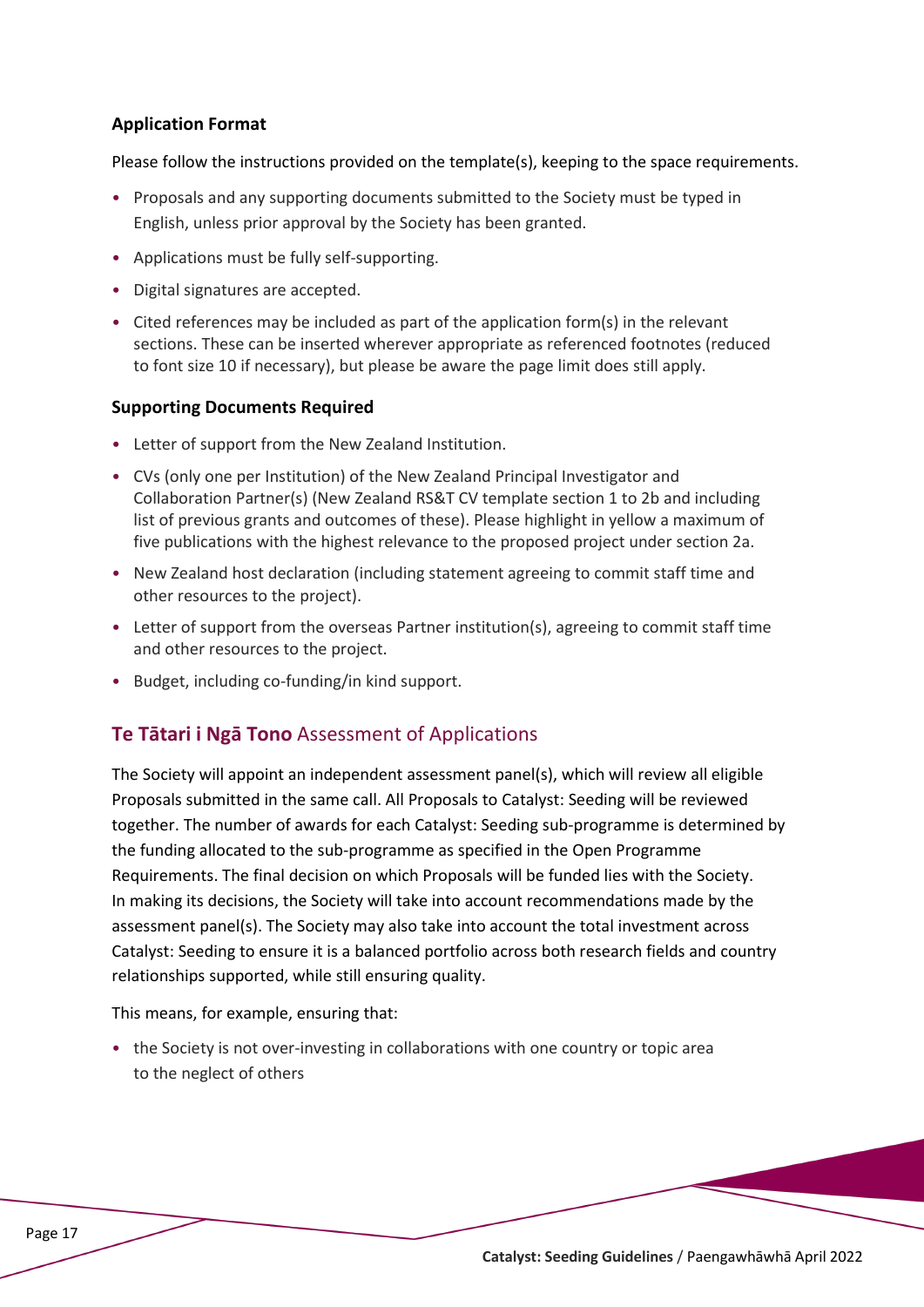- funding is not disproportionately invested in either research with short-term impact horizon versus research with a long-term impact horizon
- joint decision making with bilateral partners is enabled.

Panellists are drawn from across the New Zealand research community and will represent appropriate disciplines and sectors relevant to the portfolio of submitted Catalyst: Seeding applications in a given call. However, Applicants are advised to write Proposals to a research literate audience in plain English and avoid using jargon, as panellists from outside the Proposal subject area will inevitably also be reviewing their Proposal. All applications should be written in a clear, concise manner with sufficient detail to enable the assessment panel to fully appraise the scope and implications of the Proposal.

The panel(s) will score and rank Proposals from all Programmes together in accordance with the published selection criteria above.

For Sub-Programmes, the partner country will carry out an independent assessment of the applications submitted in the respective country. Subsequently, the Society and the bilateral partner will carry out a joint review to determine the collaborations that will be supported. Awarded Proposals are based on the result of the joint decision making with bilateral partners.

MBIE reserves the right to nominate one assessment panel member.

The funding decision is final and is not open to discussion or appeal. However, a decision not to fund does not preclude re-application in a later round.

# <span id="page-17-0"></span>**Whakamōhiotanga** Notification

The Society expects to notify Applicants of the outcome of their Proposal by email through the institutional Research Coordinator:

- **General Programme** no later than 7 weeks after the close of applications.
- **Sub-Programmes** up to 18 weeks after the close of applications.

Please note that the notification time could be extended for Sub-Programmes where bilateral decision making processes with international agencies are involved.

**The successful Applicant will have one month from the date of notification in which to accept the award, following which the offer will be withdrawn.**

#### **Feedback**

Because of the large number of Proposals received, the Society is unable to provide specific feedback to Applicants about individual Proposals.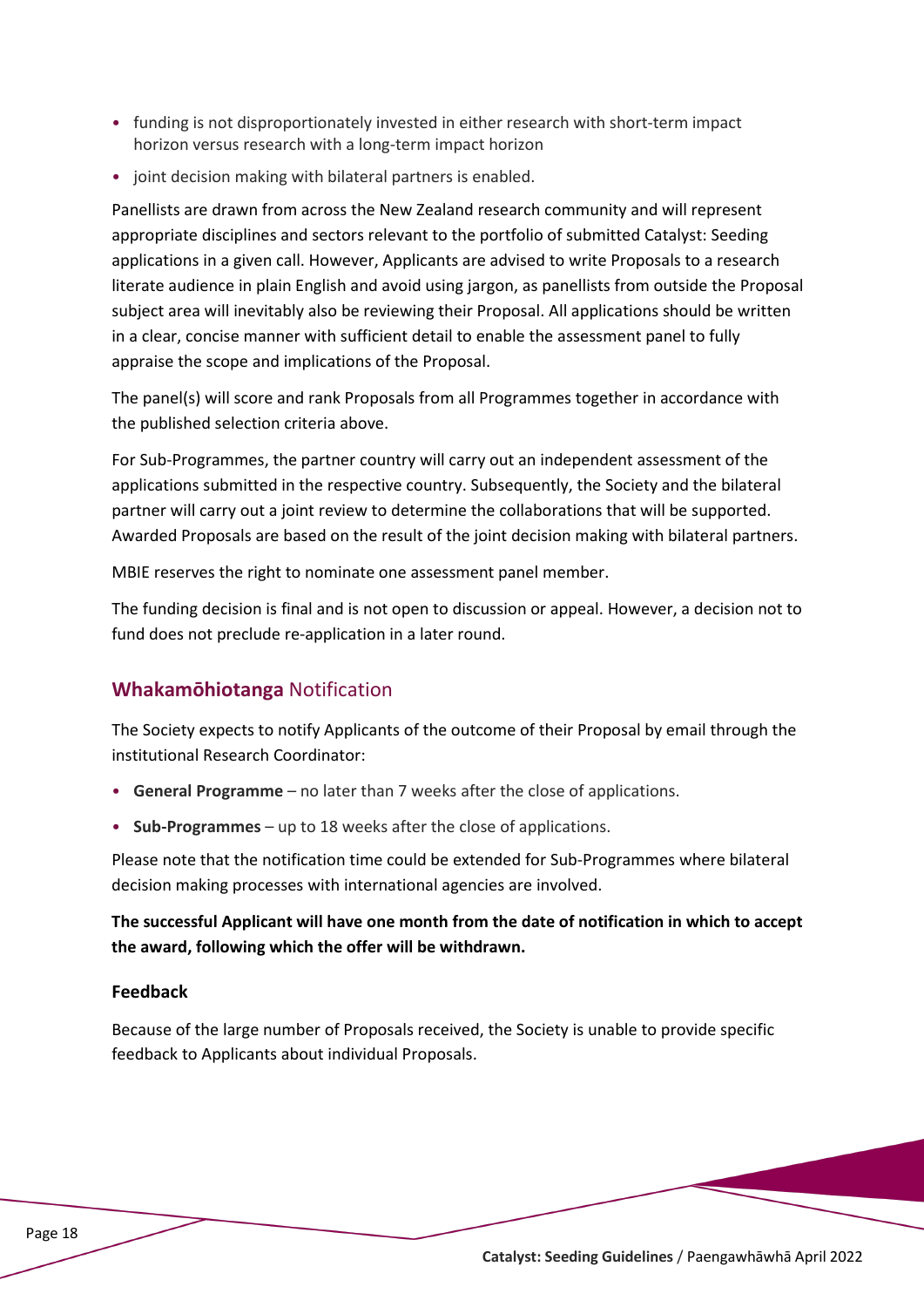# <span id="page-18-0"></span>**Ngā Takuhe i Waimarie** Successful Grants

#### **Conditions of Contract**

In making its investment decisions, the Society may also:

- set pre-contract conditions which must be met before the investment is contracted
- set special conditions in addition to the general terms and conditions set out in these guidelines
- assess the appropriateness of the budget submitted with the Proposal
- ensure that the appropriate ethics approval has been given for specific collaborative Projects involving research on animals or humans.

If a Proposal is successful, a contract will only be entered into with a single institution. The contract will specify that:

- references to the Project (including publications) acknowledge the provision of funding using the phrase: "Catalyst: Seeding funding is provided by the New Zealand Ministry of Business, Innovation and Employment and administered by Royal Society Te Apārangi" or similar wording
- the Society (on behalf of MBIE), is one contracting party
- the New Zealand Research Organisation will be the other contracting party
- the Society will require a report on the agreed activity from the New Zealand Research Organisation
- the report may be made available to the public or otherwise as the Society sees fit
- all other funding sources relating to the activity have been identified
- the Society retains the right to audit expenditure and the outputs produced by the funded activity; and in the event that a dispute cannot be resolved the parties agree to submit the matter for resolution to a mutually agreed neutral party whose decision shall be final and binding.

#### **Contract Timeframes**

Please refer to timeframes for each Sub-Programme in the relevant specific Programme requirements at the end of these guidelines.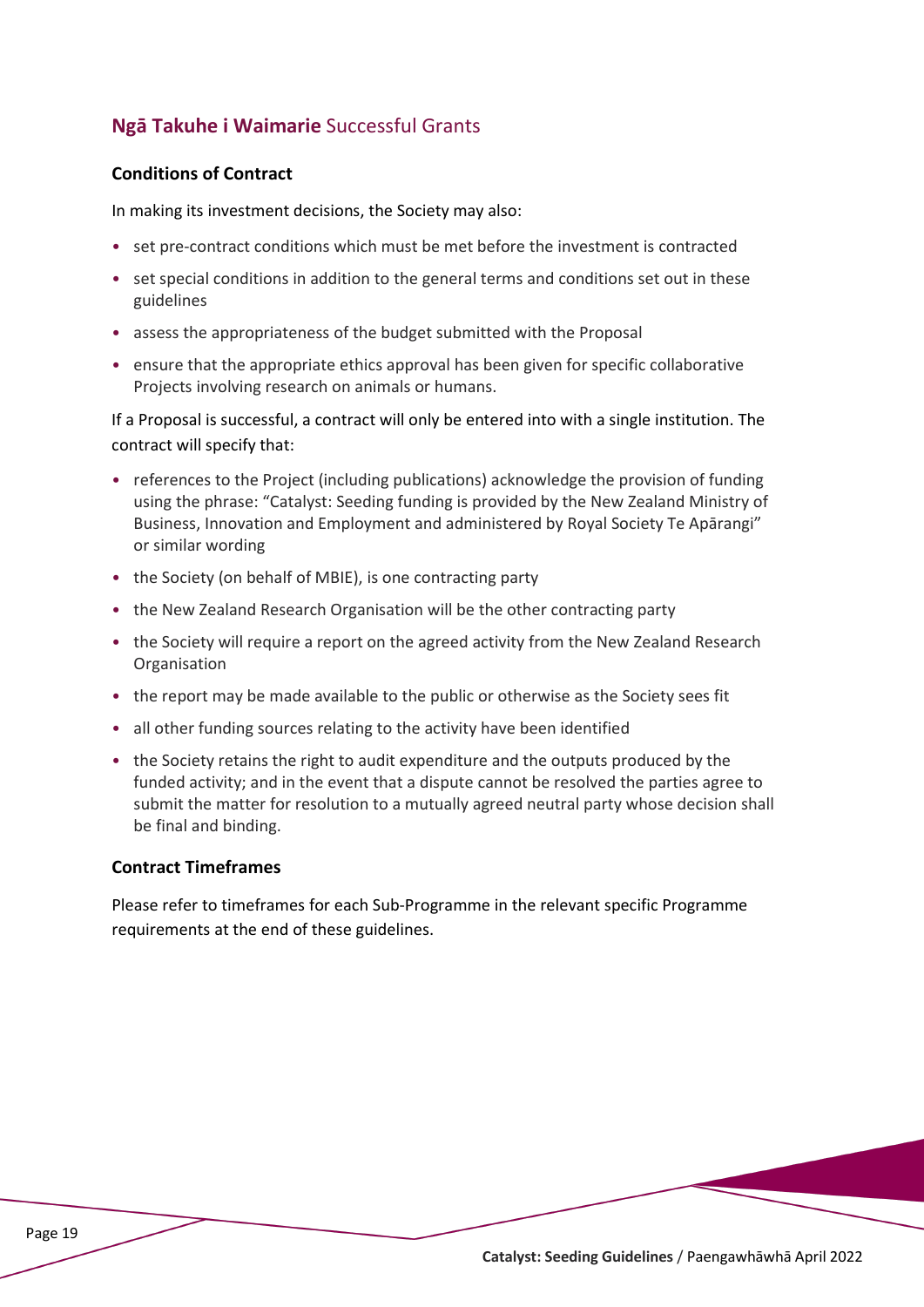#### **Reporting**

Annual activity reports must be submitted to the Society by the New Zealand Research Organisation, with the final report due one month after the completion of the project. The reports must account for the progress made on the annual milestone activities identified in the Proposal, and must be submitted on the template available on the Society website.

Payment is dependent on the report meeting the quality criteria identified in the Conditions of Contract. The quality criteria include submission of the report(s) by the specified date, clarity of the report, and proof that the activity has achieved the contracted deliverables and met the objectives of the Programme.

• The reporting requirements and templates are available for downloading

[https://royalsociety.org.nz/what](https://royalsociety.org.nz/what-we-do/funds-and-opportunities/catalyst-fund/information-for-catalyst-grant-recipients/contract-reporting)-we-do/funds-and-opportunities/catalystfund/information-for-catalyst-grant-[recipients/contract](https://royalsociety.org.nz/what-we-do/funds-and-opportunities/catalyst-fund/information-for-catalyst-grant-recipients/contract-reporting)-reporting

Activity Reports are to be submitted via email to Society Research Funding (International) team at: [International.Applications@royalsociety.org.nz](mailto:International.Applications@royalsociety.org.nz).

Unless otherwise specified by the Applicant the report may be disseminated as public information. All Activity Reports provided to the Society may be shared with MBIE, and bilateral partners where relevant.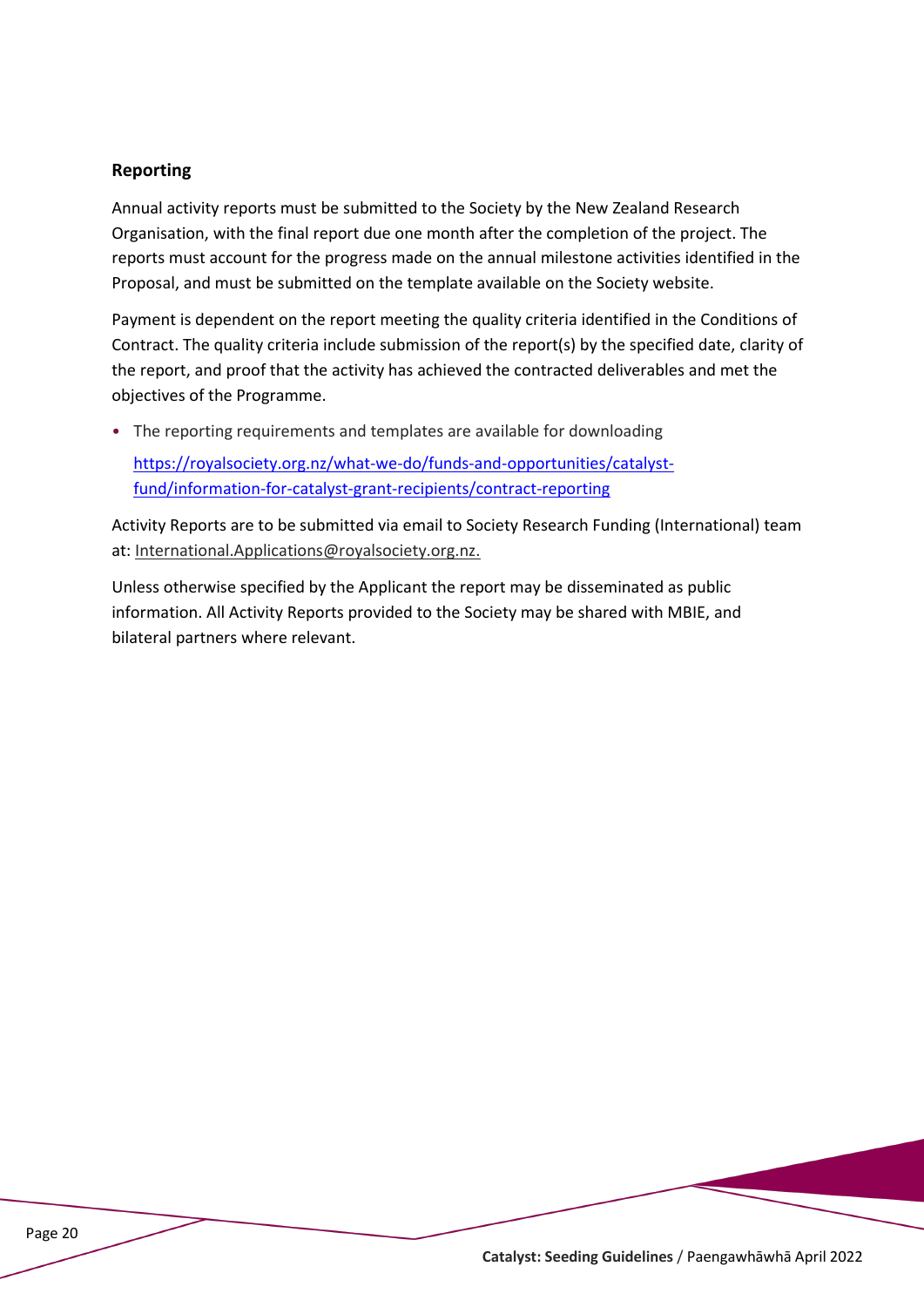#### **Reporting Requirements**

| All Programmes |                                                     |                                                                                     |                                                 |
|----------------|-----------------------------------------------------|-------------------------------------------------------------------------------------|-------------------------------------------------|
| Contract Type  | Contracted<br>Activity must<br>be complete          | Activity Report required                                                            | <b>Total Contract period</b>                    |
| One-Year       | 12 months<br>after Contract<br><b>Starting Date</b> | A final report, due 1 month<br>after Activity completed                             | 13 months from Contract<br><b>Starting Date</b> |
| Two-Year       | 24 months<br>after Contract<br><b>Starting Date</b> | A progress report due after<br>12 months, and a final<br>report due after 25 months | 25 months from<br>ContractStarting<br>Date      |

#### **Variations**

Contract variations (including change of personnel, extensions, etc.) will be considered only in exceptional circumstances. For more information, go to [https://www.royalsociety.org.nz/what](https://www.royalsociety.org.nz/what-we-do/funds-and-opportunities/catalyst-fund/information-for-catalyst-grant-recipients/contracting-and-variations/)-we-do/funds-and-opportunities/catalystfund/information-for-catalyst-grant-[recipients/contracting](https://www.royalsociety.org.nz/what-we-do/funds-and-opportunities/catalyst-fund/information-for-catalyst-grant-recipients/contracting-and-variations/)-and-variations/

Requests must be addressed to the Director – Research Funding, sent from the institutional Research Coordinator, justified in writing and are subject to approval by the Society.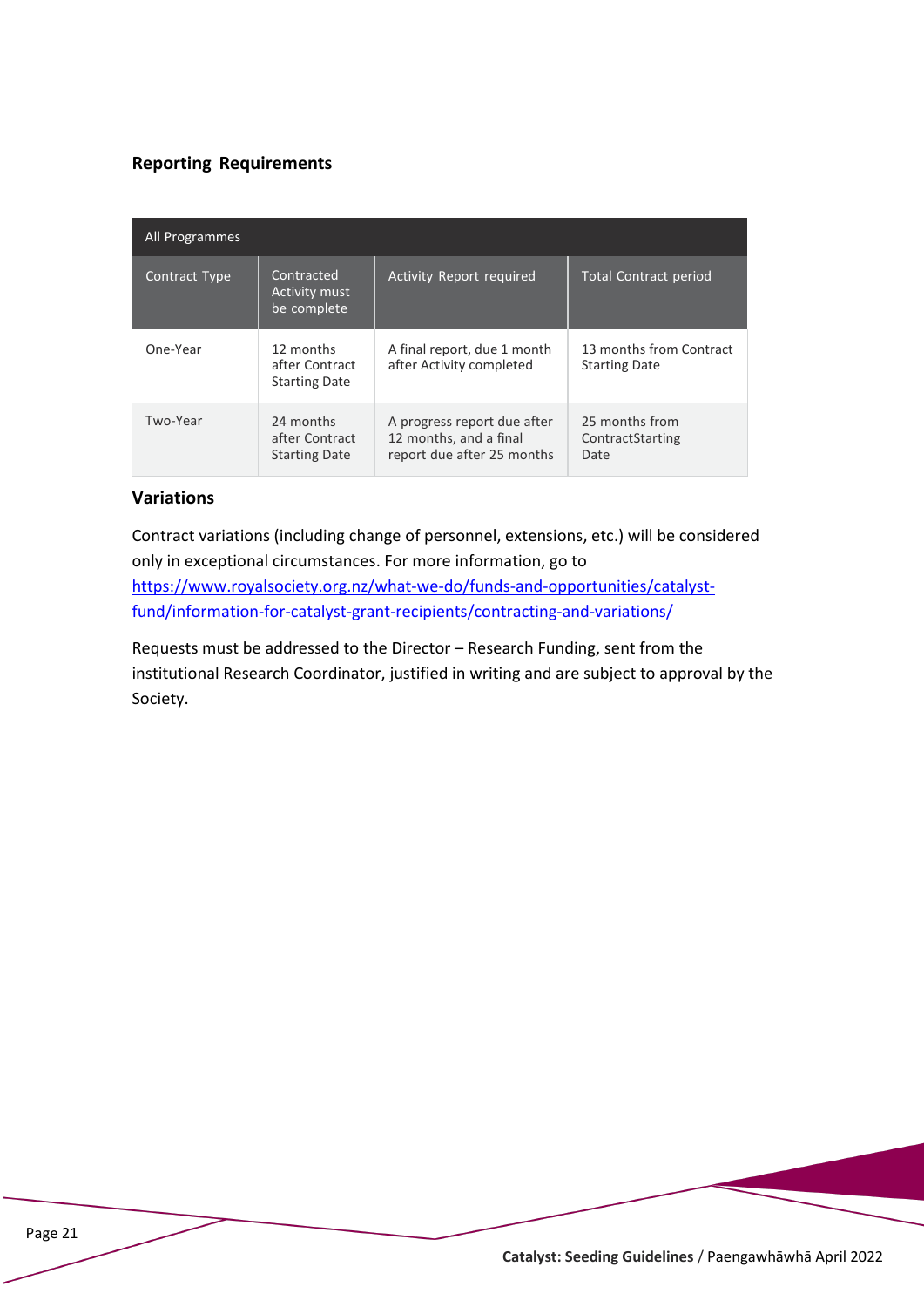# <span id="page-21-0"></span>**Information on Open Programmes**

#### <span id="page-21-1"></span>**Catalyst: Seeding General**

# **Ngā Whakaritenga Tauwhāiti o te Kaupapa** Specific Programme requirements

#### **Background**

The Catalyst Fund supports activities that initiate, develop and foster collaborations leveraging international science and innovation for New Zealand's benefit. Catalyst: Seeding supports new small and medium pre-research strategic partnerships that cannot be supported through other means, and with a view to developing full collaborations that could be supported through Catalyst: Strategic Fund.

#### **Objective**

The objectives of Catalyst: Seeding General are to enhance knowledge creation in New Zealand by linking with world-class international research groups, infrastructure and initiatives, and to create enduring international science partnerships for New Zealand by providing multiple scale pre-research collaboration and a line of sight through to Catalyst: Strategic.

#### **International Partner**

• Proposals can be submitted for research collaborations with international partners from any country.

#### **Funding**

• A maximum of **NZ\$80,000 (excl. GST)** in total is available per Proposal for projects lasting up to two years.

#### **Allowable Expenses**

Expenses allowed under this Programme include the following, in connection with the Project:

#### **Expenses for Research Exchanges**

Travel is expected to be an integral part of the Project. Expenses for flights at the lowest possible rate, accommodation, visa, travel insurance, ground transport, and meal expenses are permitted and should be based on the rules of the institution with which the individual undertaking the activity is affiliated. Research exchanges can involve both staff and PhDs.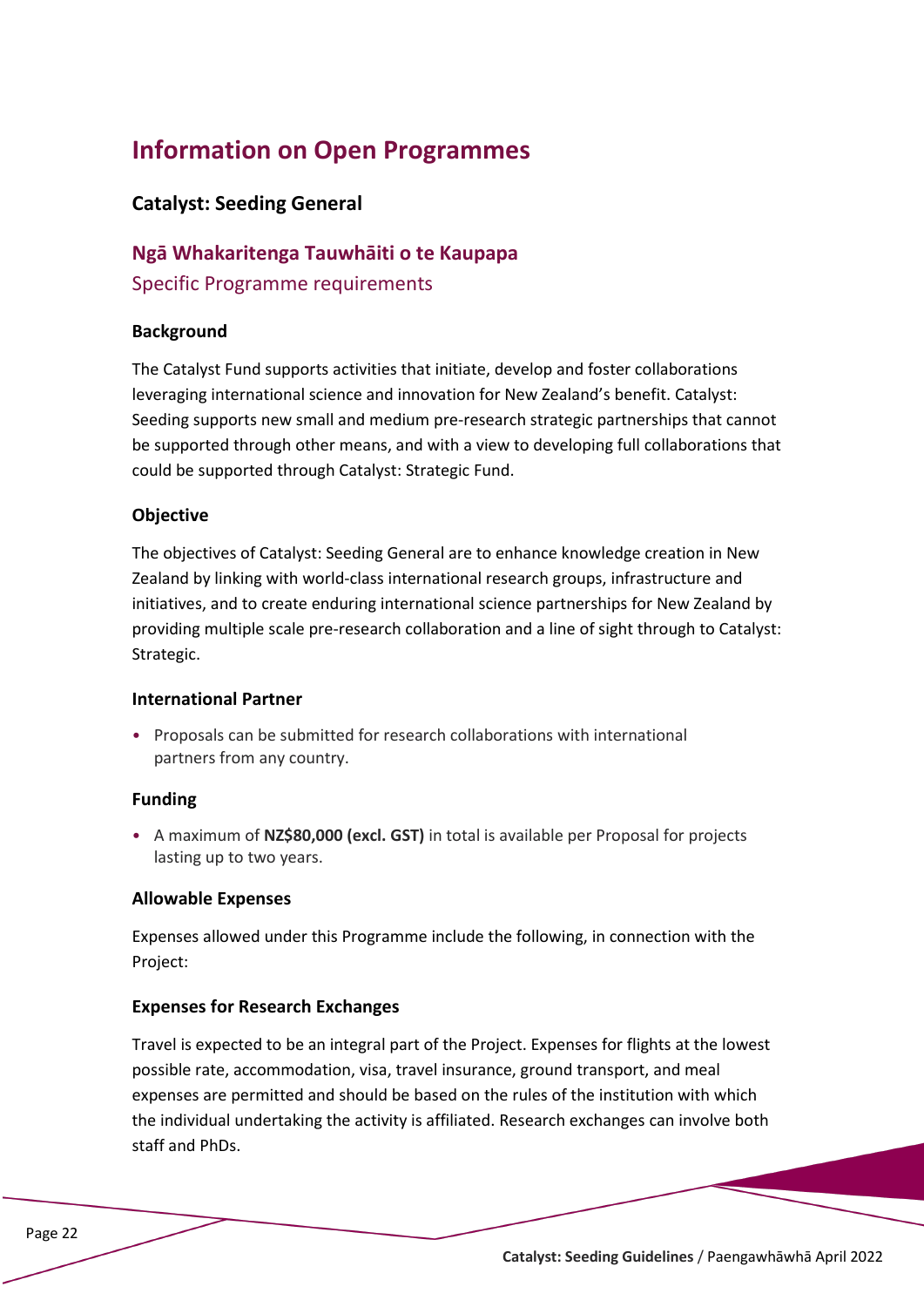The cost of buying carbon offsets is a legitimate expense where those carbon offsets are directly related to the project travel activities.

If applicable, New Zealand quarantine fees for Catalyst: Seeding project team members visiting, or returning to, New Zealand for activities related to their funded Catalyst project, is an allowable expense under Catalyst: Seeding.

#### **Expenses for holding symposiums, seminars and meetings**

Expenses related to organising symposiums, hosting workshops and similar events are permitted (for example, consumables, printing and binding expenses, honoraria, transportation and telecommunications fees, meeting fees (excluding expenses for alcoholic beverages)).

#### **Expenses for research activities**

Expenses for consumables and other research expenses.

#### **Expenses not covered**

Funding for overheads, salaries, equipment purchase and depreciation, student fees, scholarships, or conference fees are not supported under this Programme.

#### **Field of Research**

Proposals will be considered from all fields of research, science and technology (including social sciences and the humanities).

#### **Contract Timeframes**

The earliest start date for Projects funded under the General Programme is **eight weeks** after the close of applications.

| <b>Contracts Initiated</b>                   | Required<br><b>Starting Date</b>                                       | <b>Contracted Activity</b><br>must be complete   | Activity Report(s) required |
|----------------------------------------------|------------------------------------------------------------------------|--------------------------------------------------|-----------------------------|
| No Later than 8 weeks<br>after close of Call | No later than<br>12 months after<br>Application<br><b>Closing Date</b> | 24 months after<br><b>Contract Starting Date</b> | Annually                    |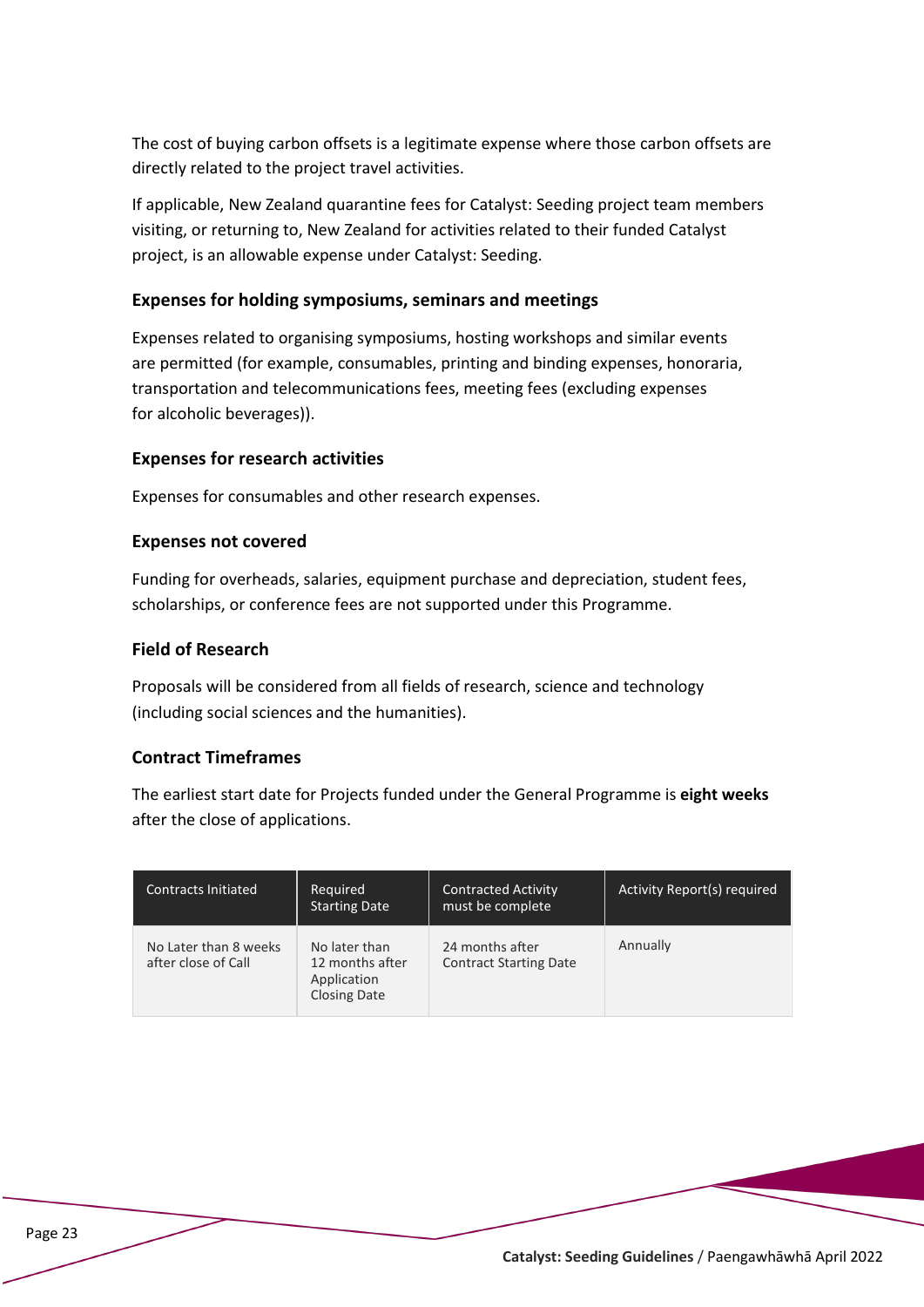# <span id="page-23-0"></span>**Dumont d'Urville NZ-France Science & Technology Support Programme**

# **Ngā Whakaritenga Tauwhāiti o te Kaupapa** Specific Programme requirements

#### **Background**

In November 2005 a bilateral arrangement was signed between the French Ministry of Foreign Affairs together with the French Ministry of National Education, Higher Education and Research and the New Zealand Ministry of Research, Science and Technology. The Agreement was re-signed in 2010. The New Zealand partner is now the Ministry of Business, Innovation, and Employment (MBIE).

The name of the programme acknowledges the substantial scientific contribution made by the expeditions to New Zealand by Dumont d'Urville in the early 19th Century.

#### **Objective**

To support New Zealand-initiated activities under the Bilateral Arrangement, the Ministry of Business, Innovation, and Employment, through the Catalyst Fund supports applications to the Dumont d'Urville Science & Technology Programme, subject to Government appropriations. The broad purpose of the arrangement is to promote and support scientific and technological cooperation between New Zealand and French researchers in the public, non-government and private sectors.

#### **International Partner**

For collaborations with researchers in France. The Dumont d'Urville is the French-New Zealand sub-programme of the French Hubert Curien international partnership programme. It is funded by the French Ministry for Europe and Foreign Affairs and the French Ministry of Higher Education, Research and Innovation.

#### **Activity Description**

The Dumont d'Urville Science & Technology Programme will fund travel, accommodation and other research related costs for New Zealand researchers visiting France to work on joint research project. Funding for French researchers' visits to New Zealand will be funded through French Government.

Applicants may seek funding for one or two years.

#### **Funding**

Funding up to NZ\$160,000 has been allocated to support the Dumont d'Urville Science and Technology Programme in the 2022 funding round.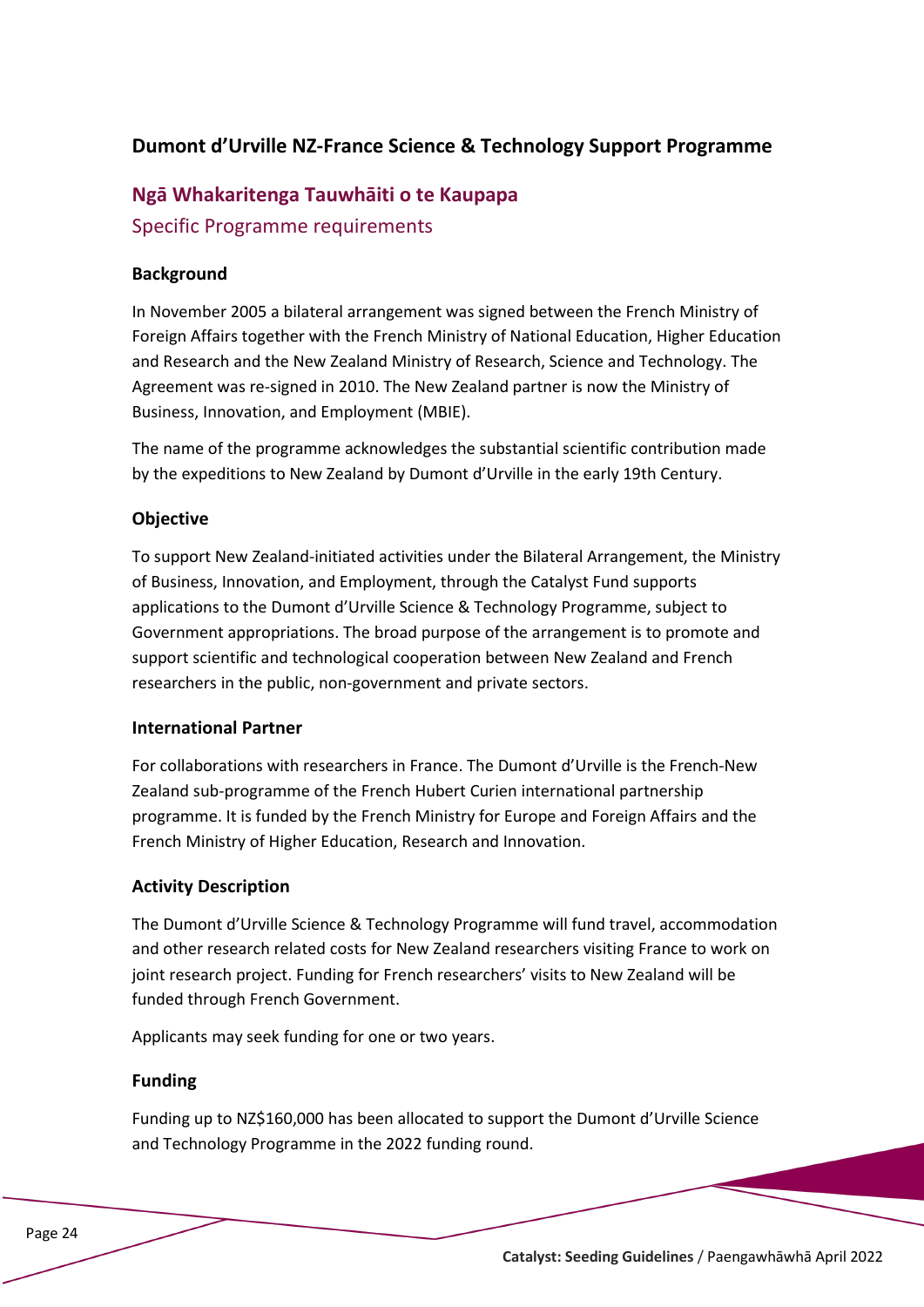• A maximum of NZ\$80,000 (excl. GST) in total is available per Proposal for projects lasting up to two years.

#### **Allowable Expenses**

Expenses allowed under this Programme include the following, in connection with the Project:

#### **Expenses for Research Exchanges**

Travel is expected to be an integral part of the Project. Expenses for flights at the lowest possible rate, accommodation, visa, travel insurance, ground transport, and meal expenses are permitted and should be based on the rules of the institution with which the individual undertaking the activity is affiliated. Research exchanges can involve both staff and PhDs. The cost of buying carbon offsets is a legitimate expense where those carbon offsets are directly related to the project travel activities.

#### **Expenses for holding symposiums, seminars and meetings**

Expenses related to organising symposiums, hosting workshops and similar events are permitted (for example, consumables, printing and binding expenses, honoraria, transportation and telecommunications fees, meeting fees (excluding expenses for alcoholic beverages)).

#### **Expenses for research activities**

Expenses for consumables and other research expenses.

#### **Expenses not covered**

Funding for overheads, salaries, equipment purchase and depreciation, student fees, scholarships, or conference fees are not supported under this Programme.

#### **Fields of Research**

Proposals to the Dumont d'Urville NZ-France Science & Technology Programme will be considered from all fields of research, science and technology (including social sciences and the humanities)

#### **Additional Eligibility Requirements**

In addition to the general eligibility requirements of the Seeding Work Programme:

• The New Zealand Principal Investigator (PI) and the French PI must both make applications to the respective application administrators in both France and New Zealand. It is essential that collaborators have coordinated their applications accordingly in each country, and are fully aware of each other's research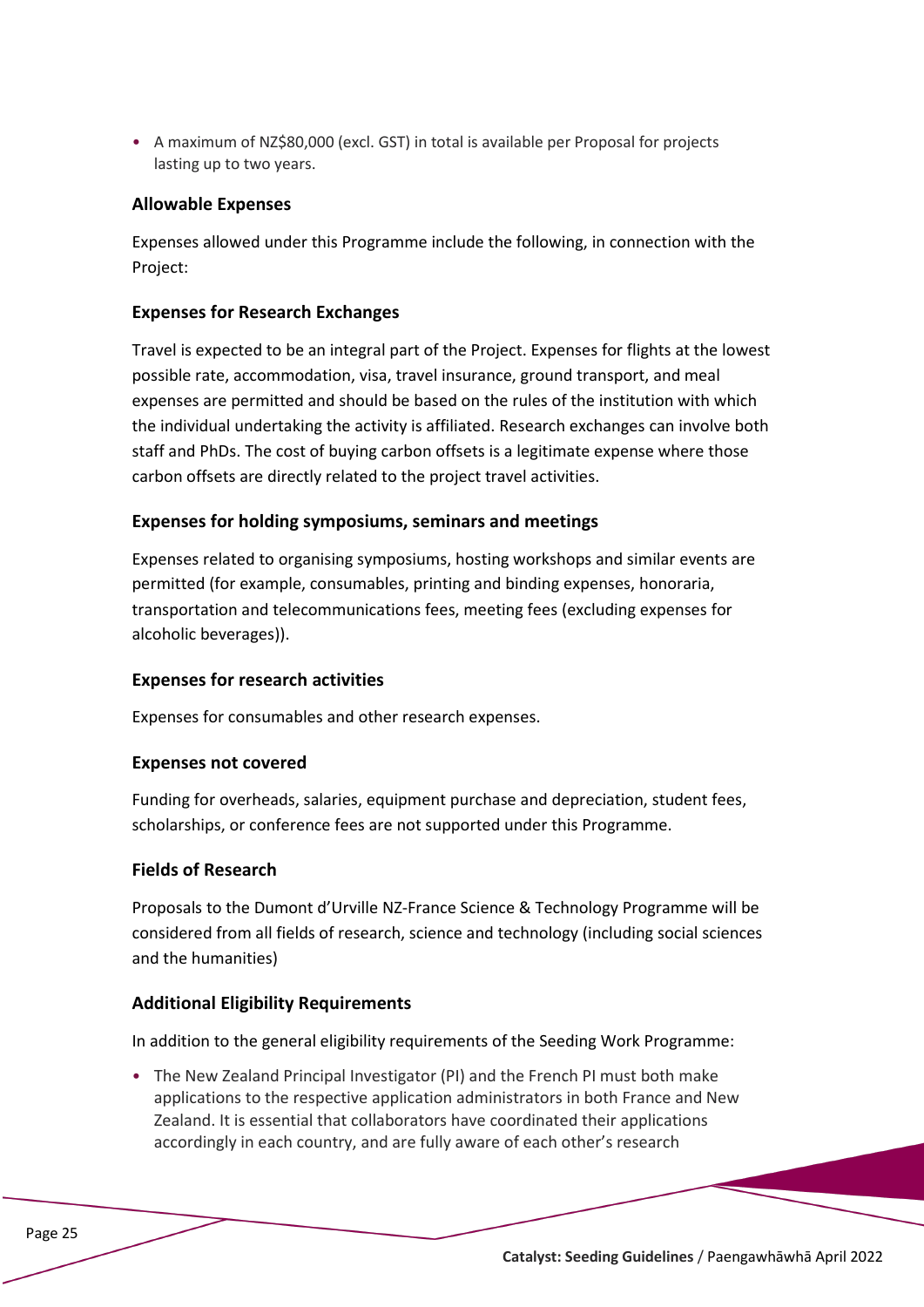intentions. The New Zealand and French bid assessment processes will be consistent and coordinated (contacts for the French coordinators can be found below).

#### **For applicants in France**

Information on the current French requirements can be obtained directly on the Campus France website at http://www.campusfrance.org/fr/dumont or from the Embassy of France in Wellington email: cooperation.wellington-amba@diplomatie.gouv.fr Scientific and Higher Education Attaché.

#### **Notification**

The Society endeavours to notify applicants before March 2023.

#### **Contract Timeframes**

| <b>Contracts Initiated</b>  | Required<br><b>Starting Date</b>                                       | <b>Contracted Activity</b><br>must be complete   | Activity Report(s) required |
|-----------------------------|------------------------------------------------------------------------|--------------------------------------------------|-----------------------------|
| No later than March<br>2023 | No later than<br>12 months after<br>Application<br><b>Closing Date</b> | 24 months after<br><b>Contract Starting Date</b> | Annually                    |